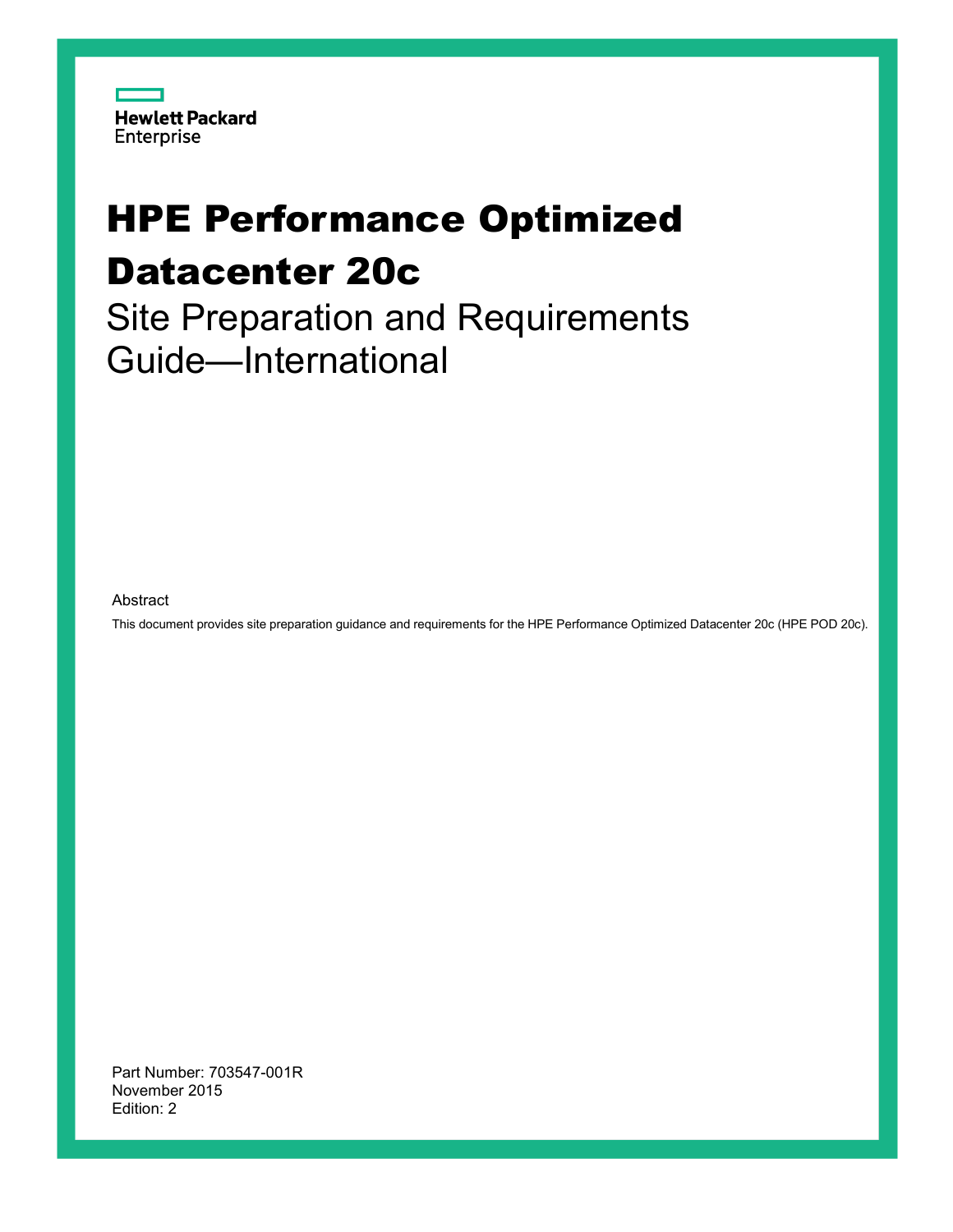© Copyright 2013, 2015 Hewlett Packard Enterprise Development LP

The information contained herein is subject to change without notice. The only warranties for Hewlett Packard Enterprise products and services are set forth in the express warranty statements accompanying such products and services. Nothing herein should be construed as constituting an additional warranty. Hewlett Packard Enterprise shall not be liable for technical or editorial errors or omissions contained herein.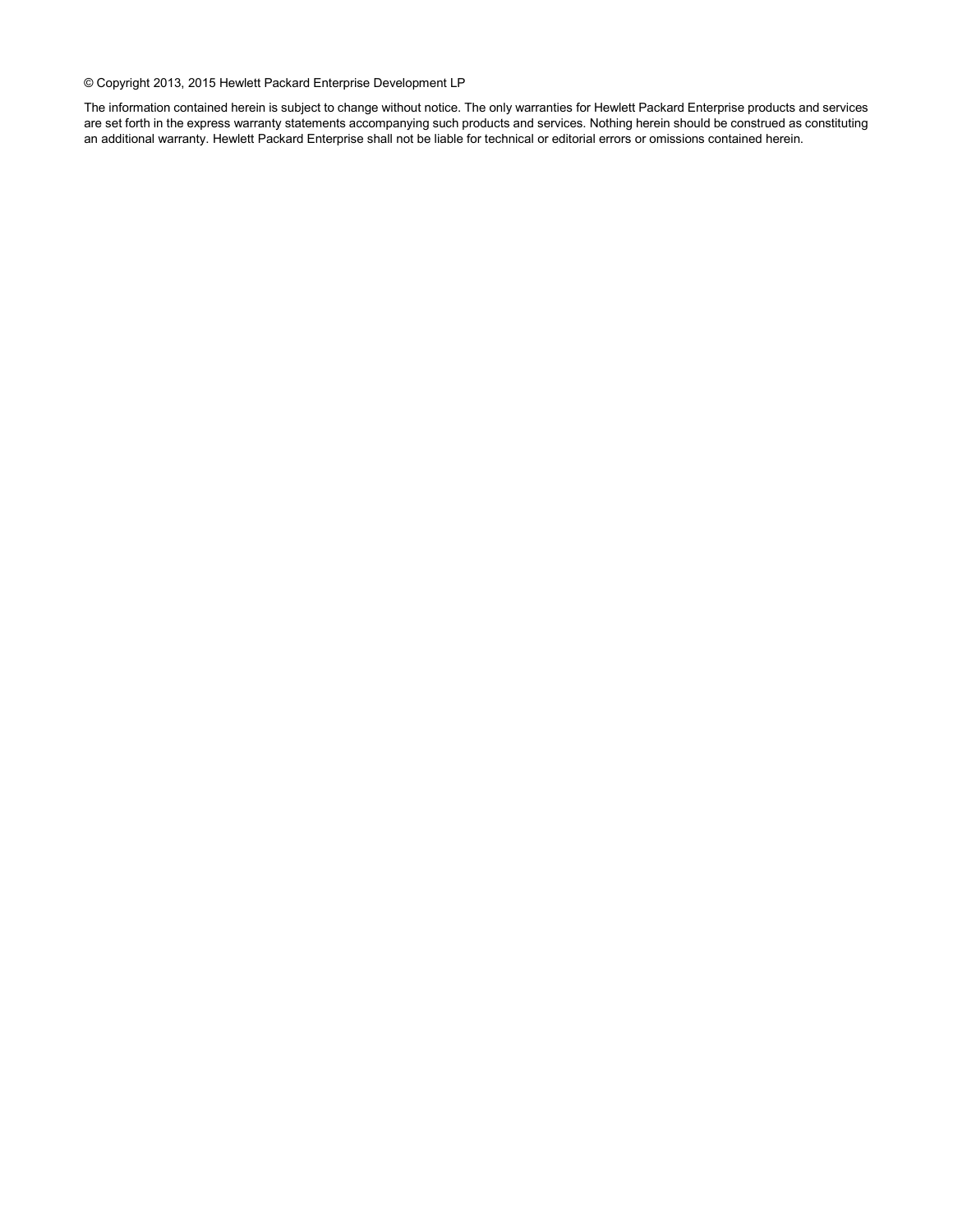# **Contents**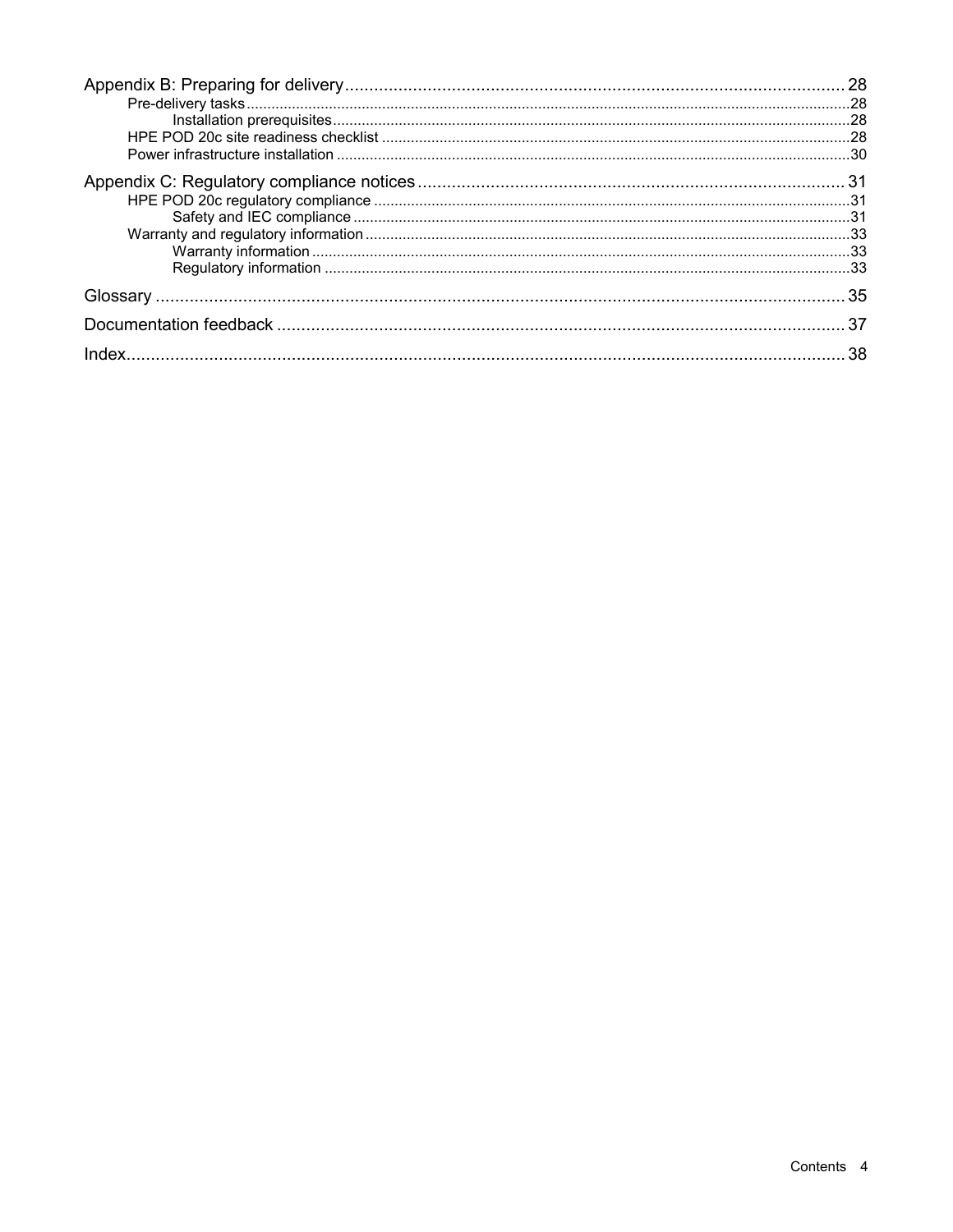## <span id="page-4-0"></span>Overview

## About this document

This document outlines the site and preparation requirements for a 6 m (20 ft) HPE POD 20c as it is being released internationally. The customer must provide a qualified architectural or consulting engineering team to generate site-specific documents for each POD 20c installation, including final site drawings. The customer site installation design must comply with all national, regional, and local regulations, ordinances, codes, and the specifications that are listed in this document.

This guide is part of the core documentation for the POD 20c. The actual location of various components or included subsystems and their operation in your POD 20c might vary from what is described in this document. For information specific to your POD 20c, see the drawings that are included in the Operations and Maintenance Manual for the HPE Performance Optimized Datacenter 20c, or contact Hewlett Packard Enterprise.

## Safety and IEC compliance

The POD 20c is examined, tested, and found to be in compliance with IEC/EN 60950 Part 1 and Part 22 as an Information Technology Product. For more information, see "POD 20c regulatory compliance (["HPE](#page-30-1)  [POD 20c regulatory compliance"](#page-30-1) on page [31\)](#page-30-1)."

The POD 20c is not suitable for long-term human occupancy. The POD 20c is Certified as a Product that provides service access areas for periodic maintenance and service. These areas must be used only by owner-authorized and qualified personnel who are trained in the maintenance and service of the POD 20c components.

 $\mathbb{I}^{\mathbb{Z}}$ **IMPORTANT:** Before installing the POD 20c, consult your local Authorities for applicable regulations and to review site-specific location guidelines. If needed, obtain any necessary permits.

Additional considerations for safety and Electrical compliance are as follows:

- The POD 20c is Certified as an Information Technology Product to IEC/EN 60950 Part 1 and Part 22.
- The POD 20c is evaluated as a "non-inhabitable product" that provides "service access" areas for customer-authorized, qualified, and trained service personnel.
- The electrical connections of the POD 20c are evaluated as feeder connections for connection to an existing facility, and are not suitable as "service entrance" for connection to the utility.
- The POD 20c is designed for stationary installation outdoors in a Pollution Degree 3 environment, in restricted access locations, with field wiring terminals provided for permanent supply connections.

| <b>Feature</b>      | <b>Specification</b>                |
|---------------------|-------------------------------------|
| Category            | Rated Overvoltage Category III      |
| Protection          | Surge protection device             |
| Class               | <b>Class 1 Stationary Equipment</b> |
| Ambient temperature | 2°C to 54°C (35.6°F to 129.2°F)     |
| Relative humidity   | 0% to 100% humidity                 |

The POD 20c meets the following ratings.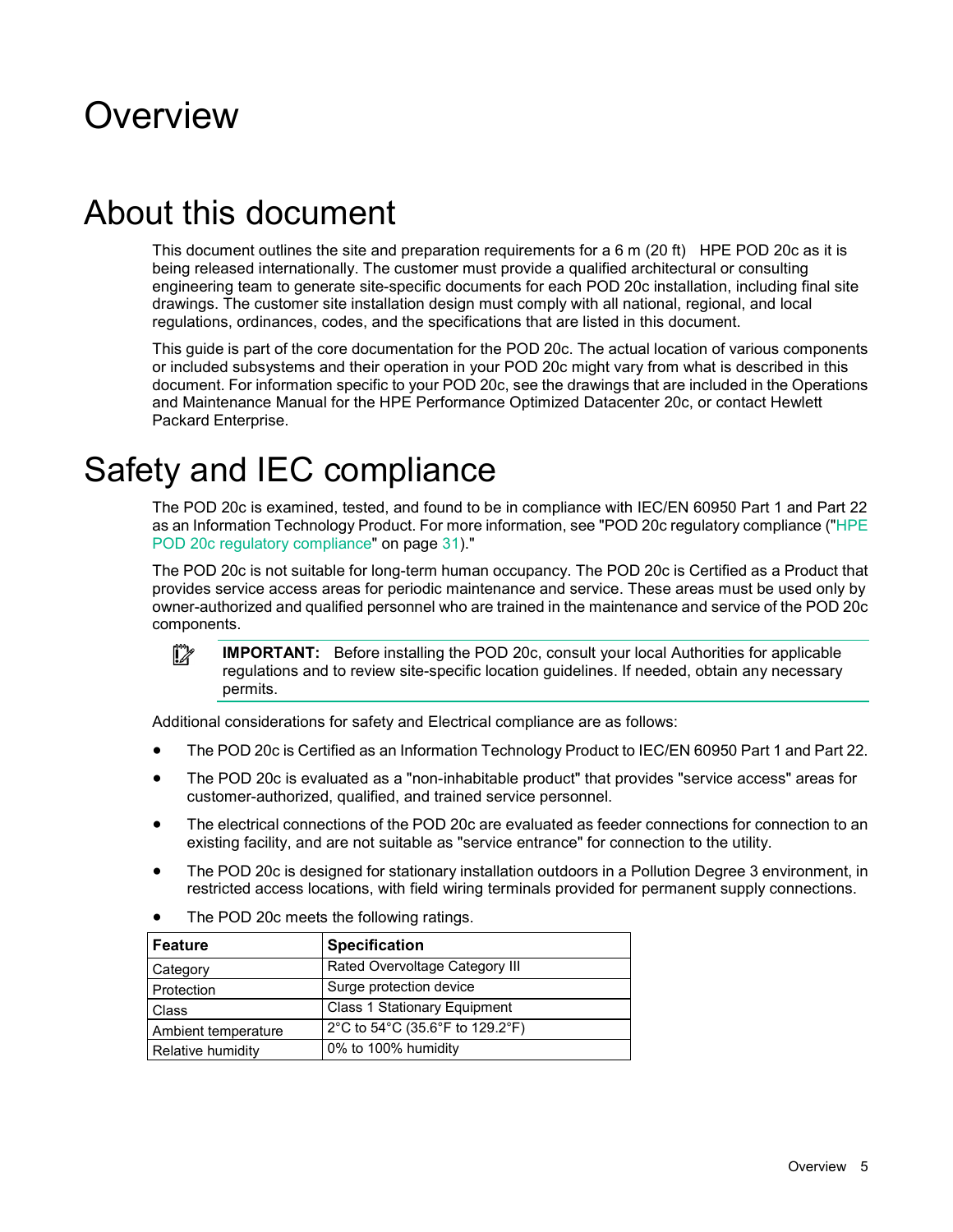• As part of the overall certification, relevant sections of the International Building Code have been applied as part of the design and evaluation. The current design supports wind loads up to 144.84 kph (90 mph).

## <span id="page-5-0"></span>Site assessment

Hewlett Packard Enterprise requires a detailed site assessment prior to planning and preparing the customer site location for the POD 20c. Consult with Hewlett Packard Enterprise to schedule a site assessment.

## Site preparation

Site preparation must be complete before the delivery of the POD for a timely installation and commissioning. The site must meet all pad, power, and chilled water requirements.

## Site safety and security

Each customer site must have its own standard safety and security requirements. The Hewlett Packard Enterprise Program Managers work with the customer to ensure adherence to the appropriate precautions. Hewlett Packard Enterprise is not responsible for determining or enforcing safety or security requirements. The customer must conduct all health and safety evaluations of the POD 20c, only using Hewlett Packard Enterprise as a support mechanism.

## Fire detection and suppression

The fire suppression system, supplied as an optional component for the POD 20c, is a "Manufacturer Designed" system specifically designed for this Hewlett Packard Enterprise product, in compliance with national standards.

The Hewlett Packard Enterprise standard suppression system includes a Novec 1230 clean agent system. However, if the customer or local Authorities require specific modifications or a replacement, Hewlett Packard Enterprise can assist in these actions at the expense of the customer.

Hewlett Packard Enterprise does not certify that the fire suppression system that is installed in the POD 20c meets all local and jurisdictional requirements. The customer is responsible for the following actions as related to the fire suppression system:

- Verifying that the POD suppression system meets local codes, including specific local requirements for initial and periodic inspections
- Arranging for and receiving all required local permits, including initial commissioning as well as standard and repair maintenance
- Arranging for the connection of the agent tanks, refilling of tanks, and all system testing, including pressure tests. All general maintenance of the suppression system must be completed by an authorized technician.

Additional local requirements are not covered as part of the option price or basic installation and deployment services, unless specifically included in an executed Statement of Work.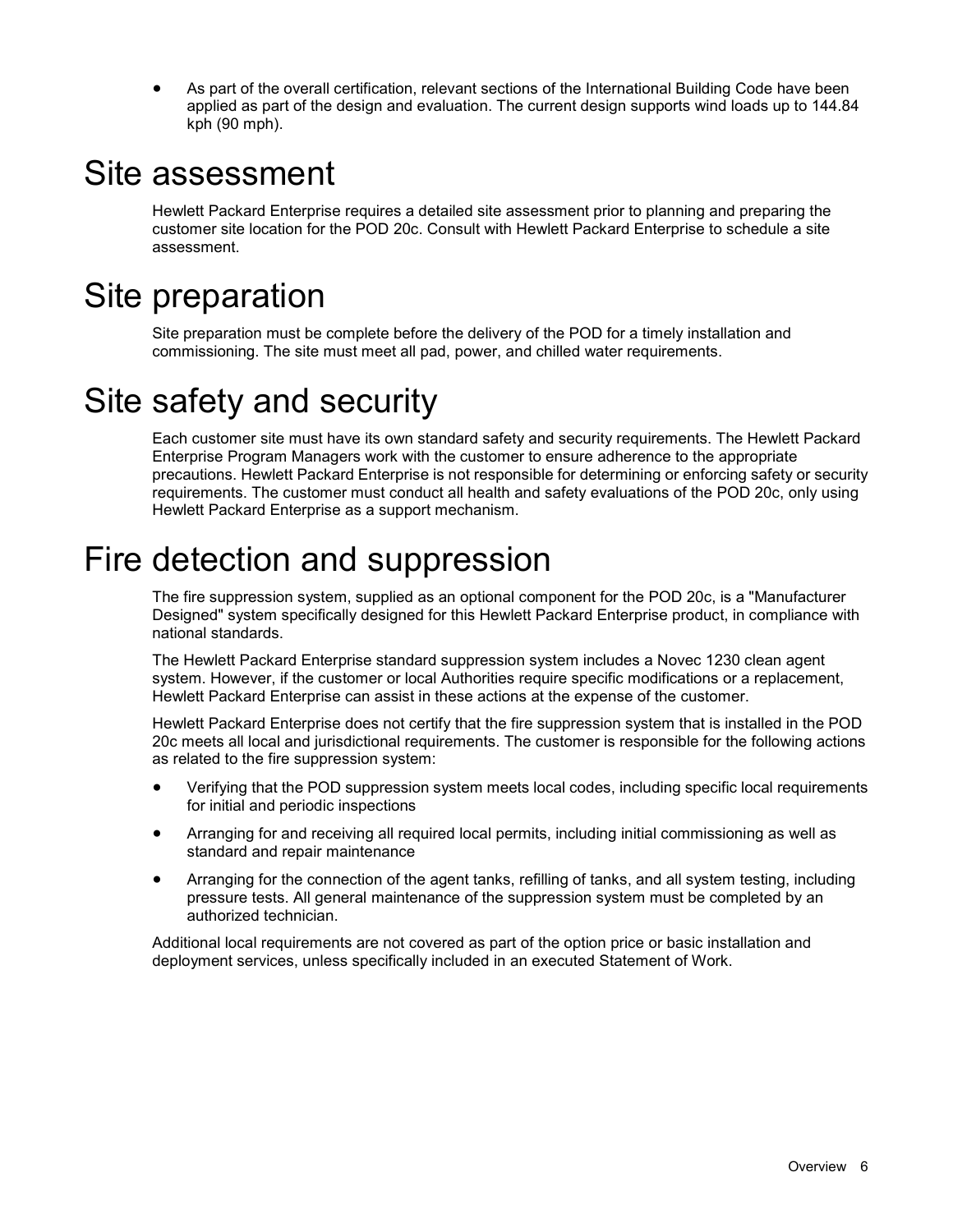# <span id="page-6-0"></span>HPE POD 20c capacities

## HPE POD 20c capacity limitations

The capacity limitations for the POD 20c NA are separated into two categories: electrical power and mechanical cooling capacities. Both of these categories are interdependent and must be considered in conjunction with the overall customer requirements.

## <span id="page-6-1"></span>Electrical power capacities (critical IT power)

The electrical system of the POD 20c contains two main feeds, A and B, that are each rated at 320 A 380-415 VAC Wye 3-Phase. The POD 20c has two critical IT load circuits that are each rated at 200 A, which electrically limits the POD regardless of the redundancy configuration.

## Mechanical cooling capacities

The POD 20c cooling system consists of 3 zones. Each zone includes 2 heat exchangers and 12 fans. Cooling capacities are based on:

- Chilled water inlet temperature of 15.6°C (60°F)
- Pure water cooling
- Chilled water flow rate of 454 lpm (120 gpm)
- Average air flow of 1700 cfm per rack

## Overall system capacities

The POD 20c overall system capacities are provided in the following table. The customer must know the level of redundancy required for the application and its associated limiting factor.

| <b>Redundancy level</b> | Electrical (kW) | Thermal (kW) | <b>Limiting factor</b> |
|-------------------------|-----------------|--------------|------------------------|
| I N                     | $263 - 288$     | 300          | Electrical             |
| 2N                      | $132 - 144$     | 150          | Electrical             |

The electrical limitation factors are described in "Electrical power capacities (critical IT power) (on page [7\)](#page-6-1)."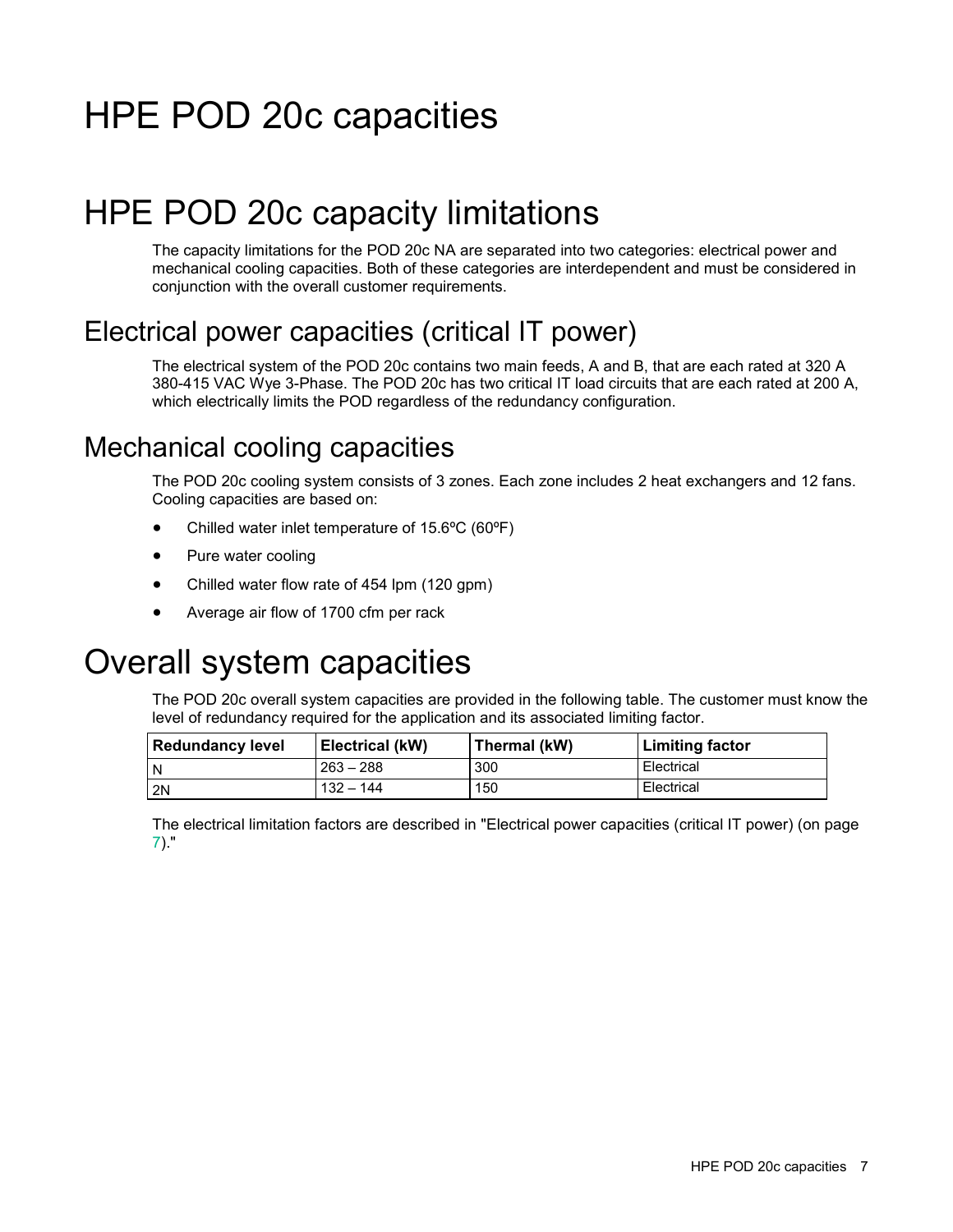# <span id="page-7-2"></span><span id="page-7-0"></span>Site requirements

## Site pad

The structural design of the POD 20c site pad must be based on the specific weight load of the complete POD solution with IT installed, as well as any additional equipment. During design calculations, Hewlett Packard Enterprise recommends that you provide structural support along the entire perimeter of the POD and use the maximum allowable POD weight.

Upon installation, the POD structure must be leveled to less than or equal to 0.5º. Shimming is allowed around the perimeter of the POD to ensure that the POD remains level. If significant shimming is required, shims should be spaced no more than 1.2 m (4 ft) apart to ensure sufficient load transfer. Shims are not included.

 $\mathbb{I}^n$ **IMPORTANT:** The POD 20c is designed for ground level installation. If you install the POD 20c on an elevated surface, verify the following:

- Minimum height requirements for circuit breaker actuators are considered per national, regional, local regulations, and electrical codes.
- The area in front of the outside panels must include a work platform.
- The bottom of the skid may require insulation to prevent condensation on the interior floors.

## HPE POD 20c weight

 $\mathbb{I}^n$ **IMPORTANT:** The weight provided is a minimum and an absolute maximum rated weight. The total weight of the POD 20c differs based on the IT equipment and optional components purchased and installed.

The overall weight might significantly vary depending on the final customer-chosen solution for the POD 20c. Each site pad must meet the weight requirements of the equipment that is expected to be installed.

The POD 20c must be installed on a surface capable of supporting the following weights:

- POD 20c with no IT equipment installed—Approximately 7,711 kg (17,000 lb)
- POD 20c with IT equipment installed—Maximum 22,680 kg (50,000 lb)

## <span id="page-7-1"></span>Dimensions and clearances

The selected site for the POD 20c must be large enough to install, service, maintain, and provide space for potential growth or expansion with additional PODs.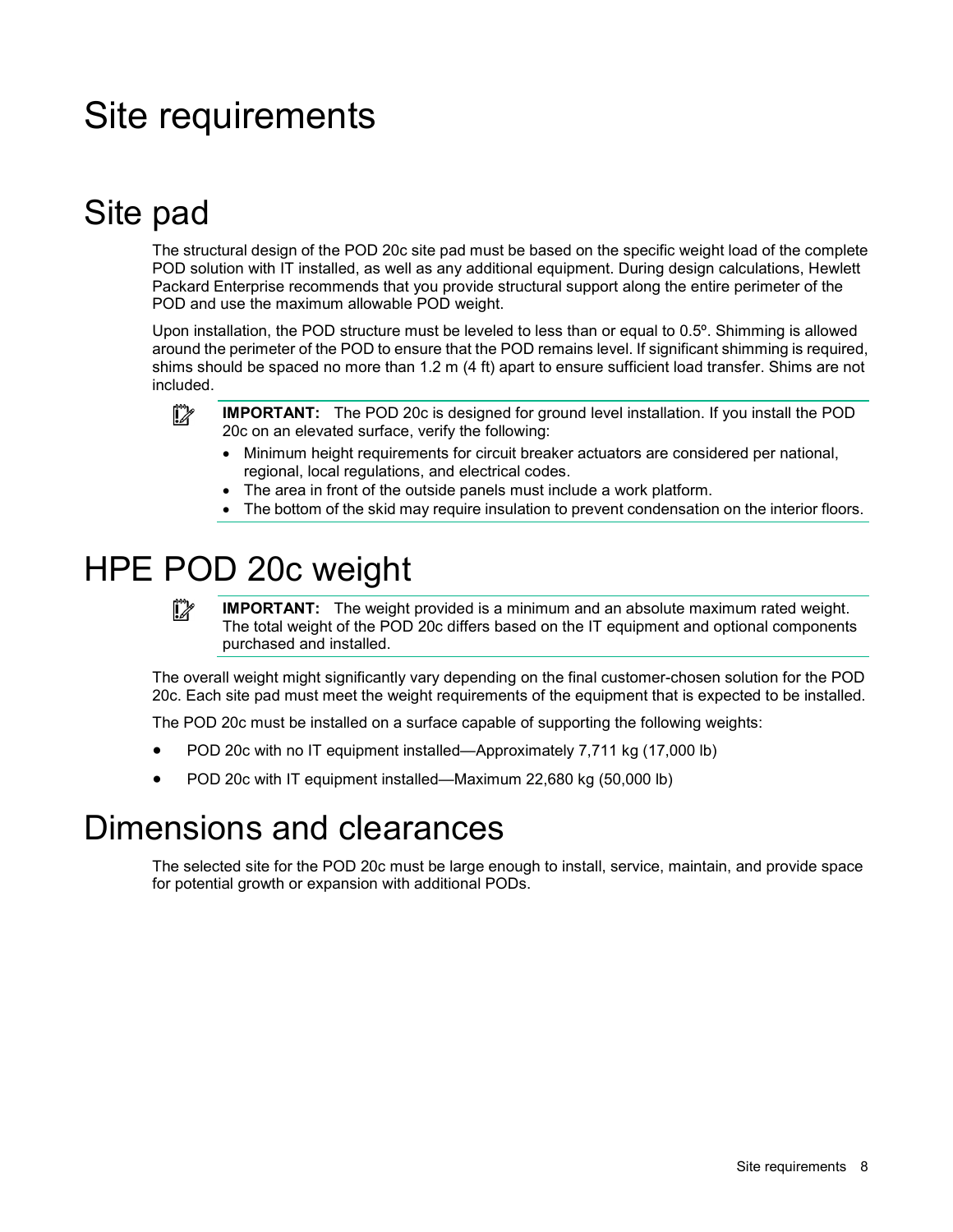

Top view keep-out and door swing clearances shown (shaded areas indicate the required clearance)

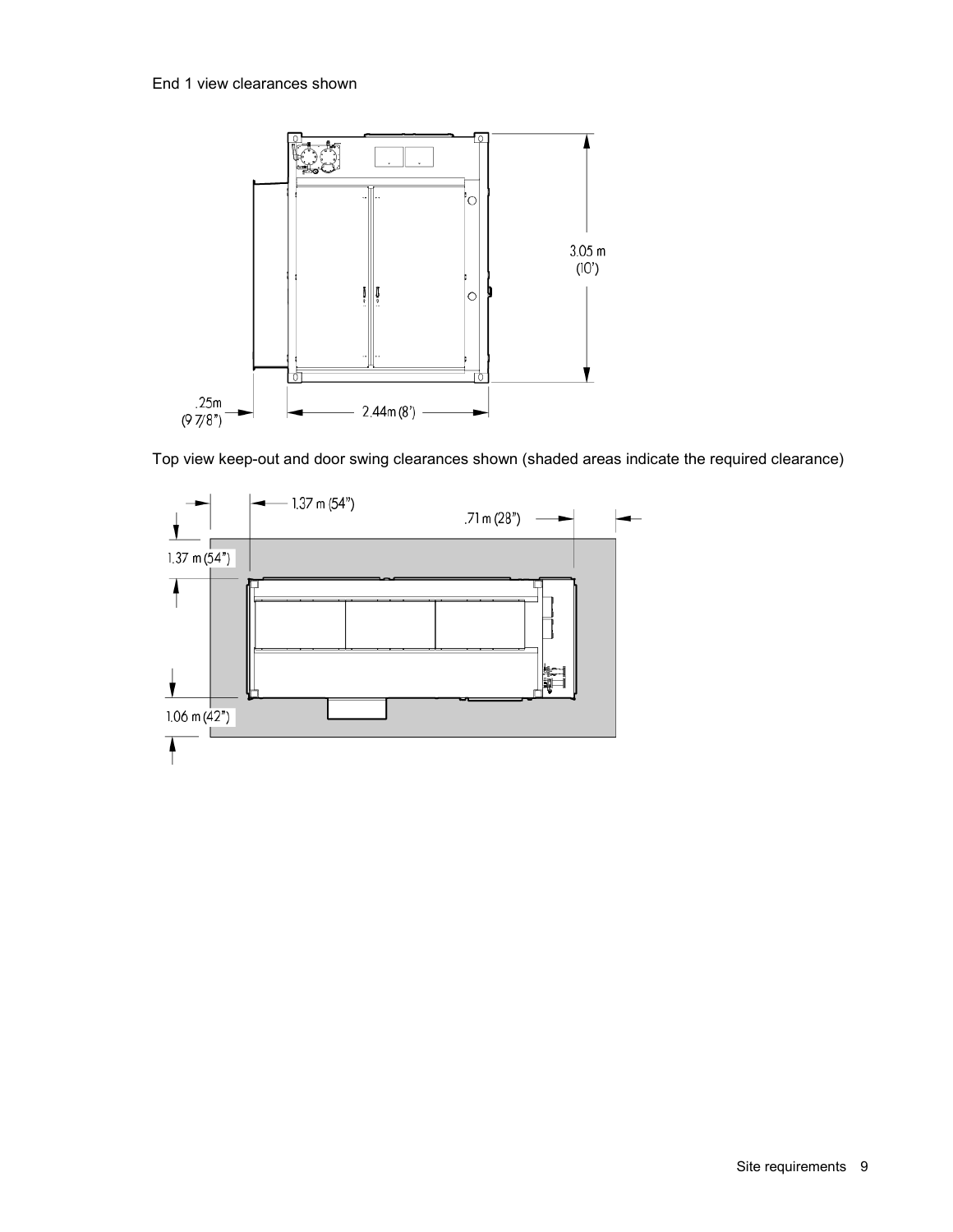<span id="page-9-0"></span>

Top view for multiple POD installation minimum clearances shown



Adequate space around the POD 20c is necessary for minimum door clearance.

These minimum clearances provide room for door opening only. Consider additional space as necessary for your site.

### Future expansions

When selecting a site location, consider future space and accessibility requirements. Adequate space around the POD 20c is necessary for locating additional equipment within close proximity, such as generators and UPS devices. When installing additional equipment within close proximity to the POD 20c, consult with Hewlett Packard Enterprise for site locations.

For specific space requirements, see "Dimensions and clearances (on page [8\)](#page-7-1)."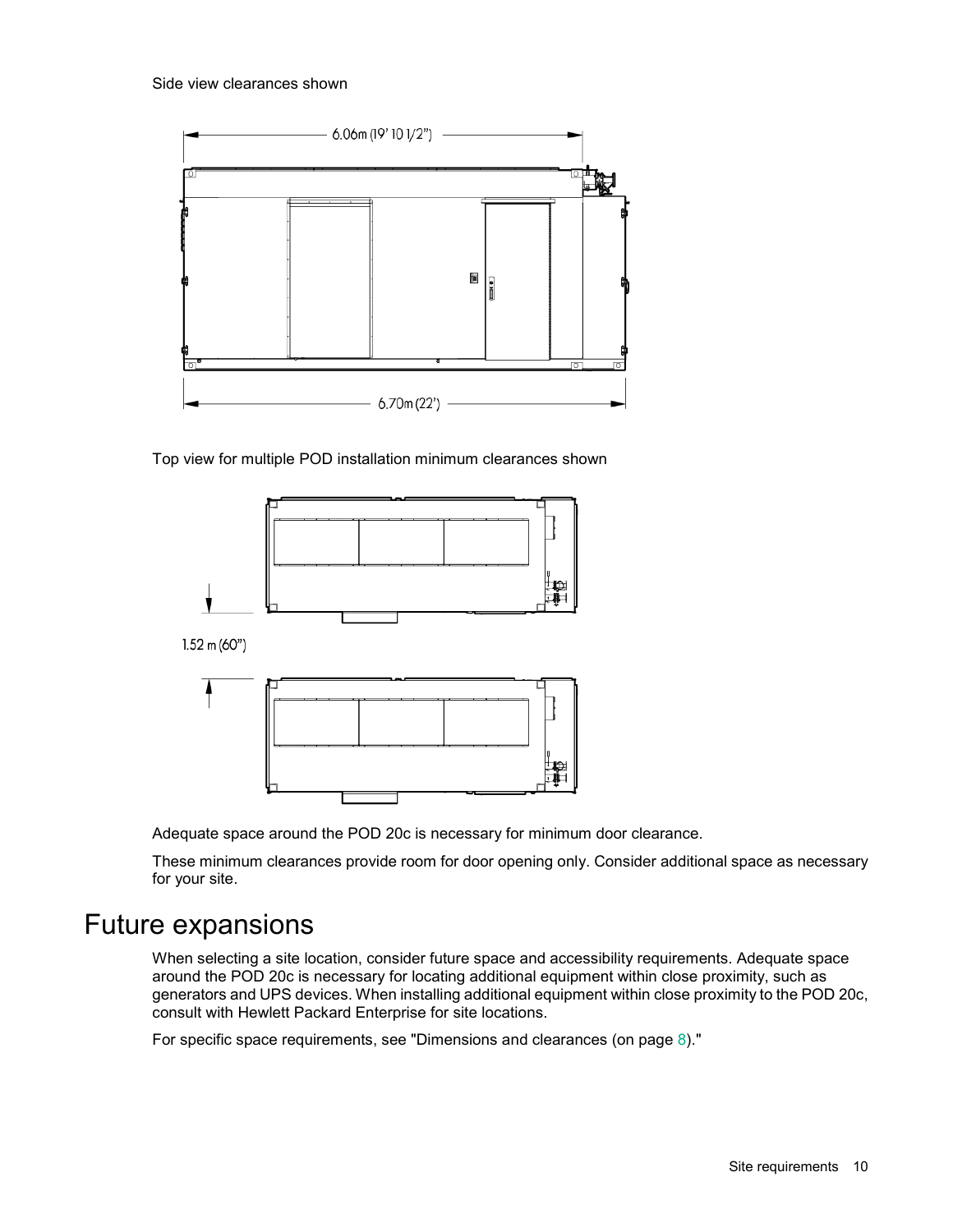## <span id="page-10-0"></span>Grounding requirements

The POD 20c structure and internal components are all bonded together. A common grounding electrode conductor connection point is provided on the utility-end cold aisle.

 $\triangle$ 

**WARNING:** To avoid the risk of personal injury or electric shock, the POD 20c must be properly earthed (grounded) in accordance with national, regional, and local regulations.

The following is a list of component requirements for grounding and bonding:

- Grounding of the POD 20c must comply with the requirements of IEC 364 and any applicable national, regional, and local regulations.
- Bonding of the piping systems and any exposed structural steel installed to support the POD 20c must be in accordance with IEC 364 and any applicable national, regional, and local regulations.

| <b>Grounding feature</b>                             | <b>Specification</b>                                                                                                                                                                                                                                                                                                                                                             |
|------------------------------------------------------|----------------------------------------------------------------------------------------------------------------------------------------------------------------------------------------------------------------------------------------------------------------------------------------------------------------------------------------------------------------------------------|
| Earthing (grounding)<br>electrode conductor<br>pad   | The earthing (grounding) electrode conductor connection bus pad is located on<br>$\bullet$<br>the outside of the POD 20c on the hot aisle side of the utility end of the POD and<br>below the transformer cabinet.<br>The earthing (grounding) pad must be connected to the grounding electrode<br>system or building steel in accordance with IEC 364 or equivalent regulation. |
| Grounding lugs                                       | Grounding lugs cannot be attached to any painted surface.<br>Grounding lugs must be compression-type 2-hole lugs and UL listed specifically<br>for grounding.                                                                                                                                                                                                                    |
| Earthing (grounding)<br>rod system or ground<br>well | The customer must provide an effective earthing (grounding) system with a ground<br>rod or a ground well.                                                                                                                                                                                                                                                                        |



**IMPORTANT:** Before installing the POD 20c, consult your local Authorities for applicable regulations and to review site-specific location guidelines. If needed, obtain any necessary permits.

The following figure shows the earthing (grounding) electrode conductor connection that is located on the cold aisle of the POD 20c.

Front view shown

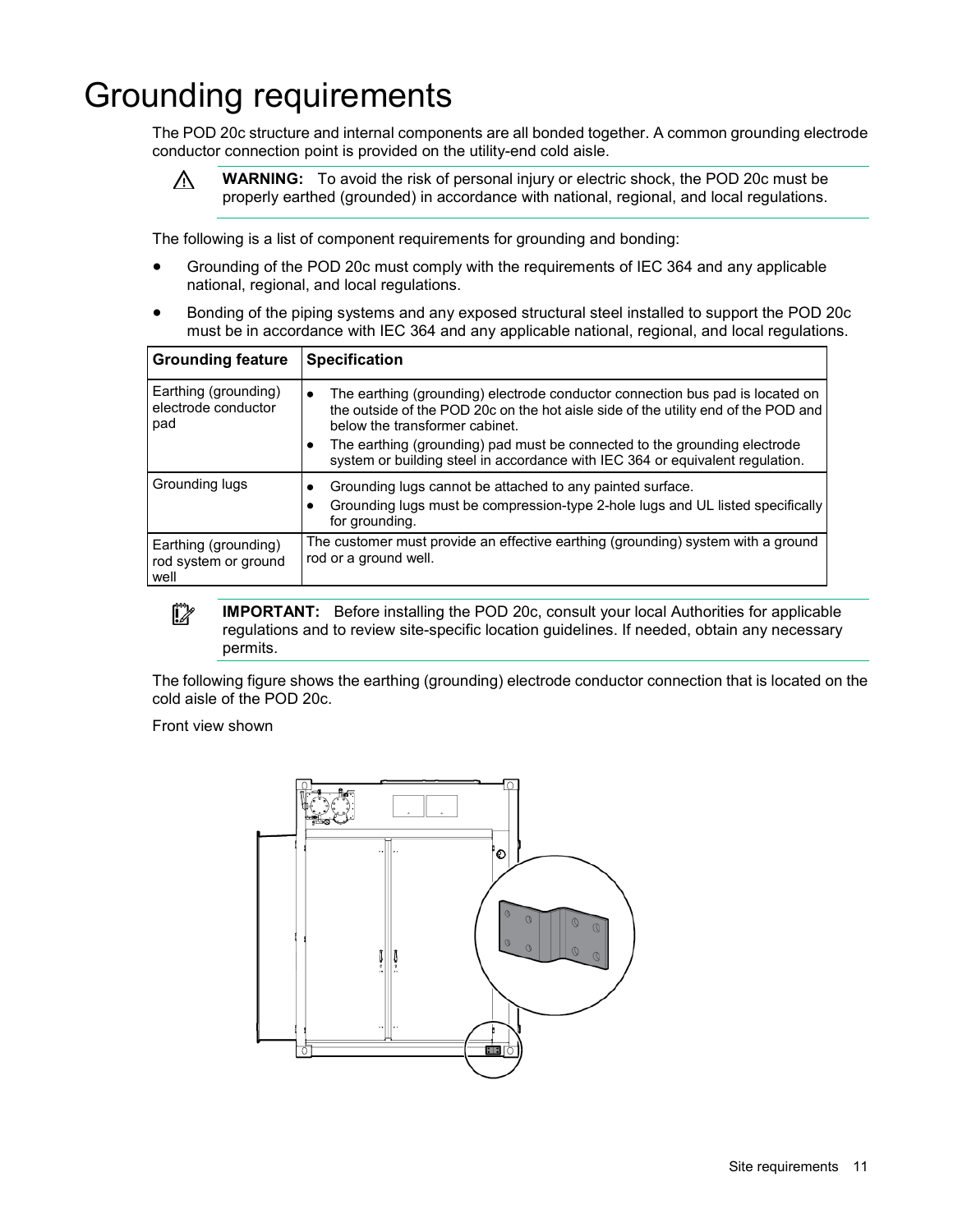# <span id="page-11-0"></span>Utilities

Consider the proximity to required utilities, such as power, water, and network connections. While the required utilities can be brought to nearly any selected site, there is the potential for increased costs and decreased efficiency when the POD 20c is located farther from the utility sources.

For utility clearance information, see "Dimensions and clearances (on page [8\)](#page-7-1)."

## Humidifier water supply

The POD 20c requires supply water for the humidifier. The supply water must meet the following requirements.

| Requirement                     | <b>Specification</b>                                                     |
|---------------------------------|--------------------------------------------------------------------------|
| Pressure                        | Between 20 and 110 psi, 0.1 and 0.8 MPa                                  |
| Temperature                     | Between 1° and 40 $^{\circ}$ C (33° and 104 $^{\circ}$ F)                |
| Minimum flow rate               | 1.45 lpm (0.12 gpm)                                                      |
| Connection                      | 1.9 cm (.75 in) G<br>Adapter to 1.9 cm (.75 in) FPS                      |
| Hardness                        | No greater than $40^{\circ}$ fH (equal to 400 ppm of CaCO <sub>3</sub> ) |
| Conductivity                    | 100 to 1250 µS/cm                                                        |
| Organic compounds               | None                                                                     |
| Type of water                   | Drinking water. Do not use de-mineralized or softened water.             |
| Instant water fill flow<br>rate | $0.6$ lpm $(0.16$ gpm $)$                                                |
| Humidifier                      | For the exact requirements, see the humidifier<br>documentation.         |



**IMPORTANT:** If your water is out of range, consult a water quality expert.

In addition to the previous requirements, observe the following requirements and recommendations:

- Do not treat the water with softeners. Softeners can produce foam, which affects the operation of the unit.
- Do not use well water, industrial water, water from cooling circuits, or water contaminated by any chemicals or bacteria.
- Do not add potential irritants to the water, such as disinfectants or anti-corrosive compounds.
- The manufacturer recommends installing an in-line filter for the water supply. It is your responsibility to determine if a filter should be installed, and if so, its location. The filter cannot be installed inside the POD 20c and must be compatible with the type of humidifier that is installed.

For more information, see the Operations and Maintenance Manual or the HPE Performance Optimized Datacenter 20c Maintenance and Service Guide.

## Drainage

| Requirement               | Location            | <b>Specification</b>                                    |
|---------------------------|---------------------|---------------------------------------------------------|
| Condensate drains         | Hot aisle side (2)  | $3.18$ cm (1.25 in) drain line and 26.5 lpm (7 gpm) max |
| Chill Water Header drains | Cold aisle side (2) | $3.18$ cm (1.25 in) drain line and 26.5 lpm (7 gpm) max |
| Humidifier drain          | Cold aisle side (1) | 3.18 cm (1.25 in) drain line and 26.5 lpm (7 gpm) max   |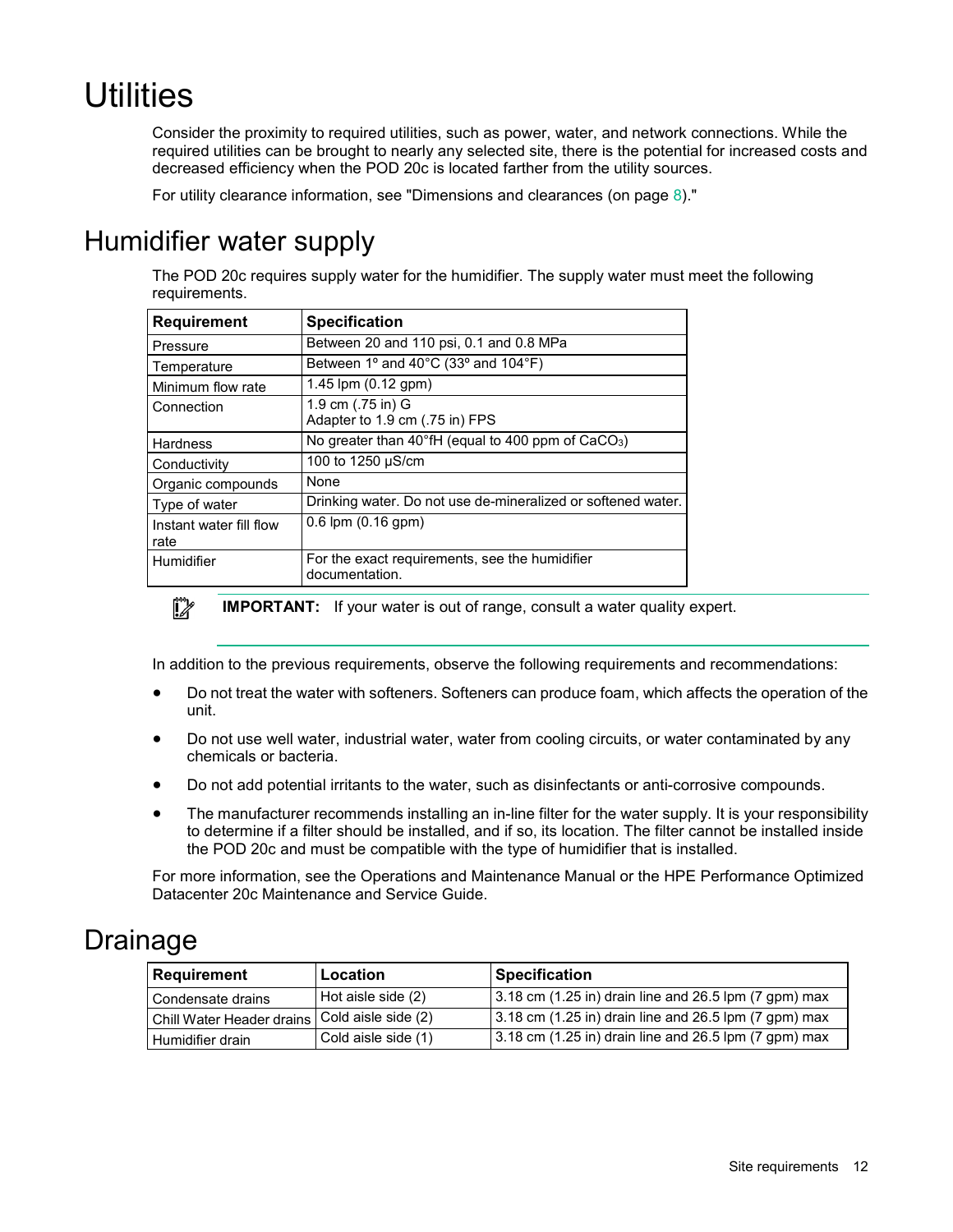## <span id="page-12-0"></span>Chilled water supply

The following are the water quality requirements and specifications:

- Closed-loop water must not contain any lime scale deposits or loose debris.
- The temperature of the chilled water supplied to the POD 40c NA must be 12ºC to 24ºC (55ºF to 75ºF).
	- Δ **CAUTION:** Freezing water can cause a blockage and damage to the unit. In outside locations that are subject to freezing temperatures, an additive such as glycol might be necessary to lower the freezing point. However, since the heat transfer potential of water with glycol is lower, the POD 20c must be de-rated accordingly
	- **IMPORTANT:** The chilled water system piping and heat exchangers must be drained  $\mathbb{I}\mathbb{X}$ completely, and then purged using compressed air when storing or transporting at or below freezing temperatures.
	- $\mathbb{I}\mathbb{X}$

**IMPORTANT:** Operating the chilled water system at the higher end of the acceptable range decreases the overall thermal capacity of the POD.

#### **Acceptable water quality specifications**

Water must be maintained per the following acceptable water quality standards.

| <b>Parameter</b>                                | Range         |
|-------------------------------------------------|---------------|
| рH                                              | $8.0 - 10$    |
| Specific conductance at 25°C<br>$(77^{\circ}F)$ | 10-2500 µmhos |
| Alkalinity ("M" as $CaCO3$ )                    | 150–1000 ppm  |
| Sulfur (SO <sub>4</sub> )                       | 0-150 ppm     |
| Chloride (CI)                                   | 0-100 ppm     |
| Hardness (CaCO <sub>3</sub> )                   | 0-350 ppm     |
| Calcium hardness (CaCO <sub>3</sub> )           | $0 - 200$ ppm |
| Magnesium hardness (CaCO <sub>3</sub> )         | 0-150 ppm     |
| Copper (Cu)                                     | $< 0.20$ ppm  |
| Iron (Fe)                                       | $< 3.0$ ppm   |
| Aluminum (Al)                                   | $< 0.50$ ppm  |
| Sodium (Na)                                     | 0-1000 ppm    |
| Silica $(SiO2)$                                 | 0-150 ppm     |
| Zinc (Zn)                                       | $< 1.0$ ppm   |
| Manganese (Mn)                                  | $< 0.1$ ppm   |
| Phosphate Ortho- (PO <sub>4</sub> )             | $<$ 3 ppm     |
| Bacteria                                        | < 1000 CFU/ml |
| Suspended solids                                | $< 10$ ppm    |

If your water is out of range, consult a water quality expert.

The following table describes the chilled water system specifications for the POD 20c.

| Feature                                        | <b>Specification</b>      |
|------------------------------------------------|---------------------------|
| Facility input temperature to the POD 20c      | 12° to 24°C (55° to 75°F) |
| Max design pressure                            | 1,034 kPa (150 psi)       |
| POD 20c pressure drop                          | 172.4 kPa (25 psi)        |
| l POD 20c water flow rate                      | 454 lpm (120 gpm*)        |
| Chilled water supply and return<br>connections | Two DIN PN16 DN80 flanges |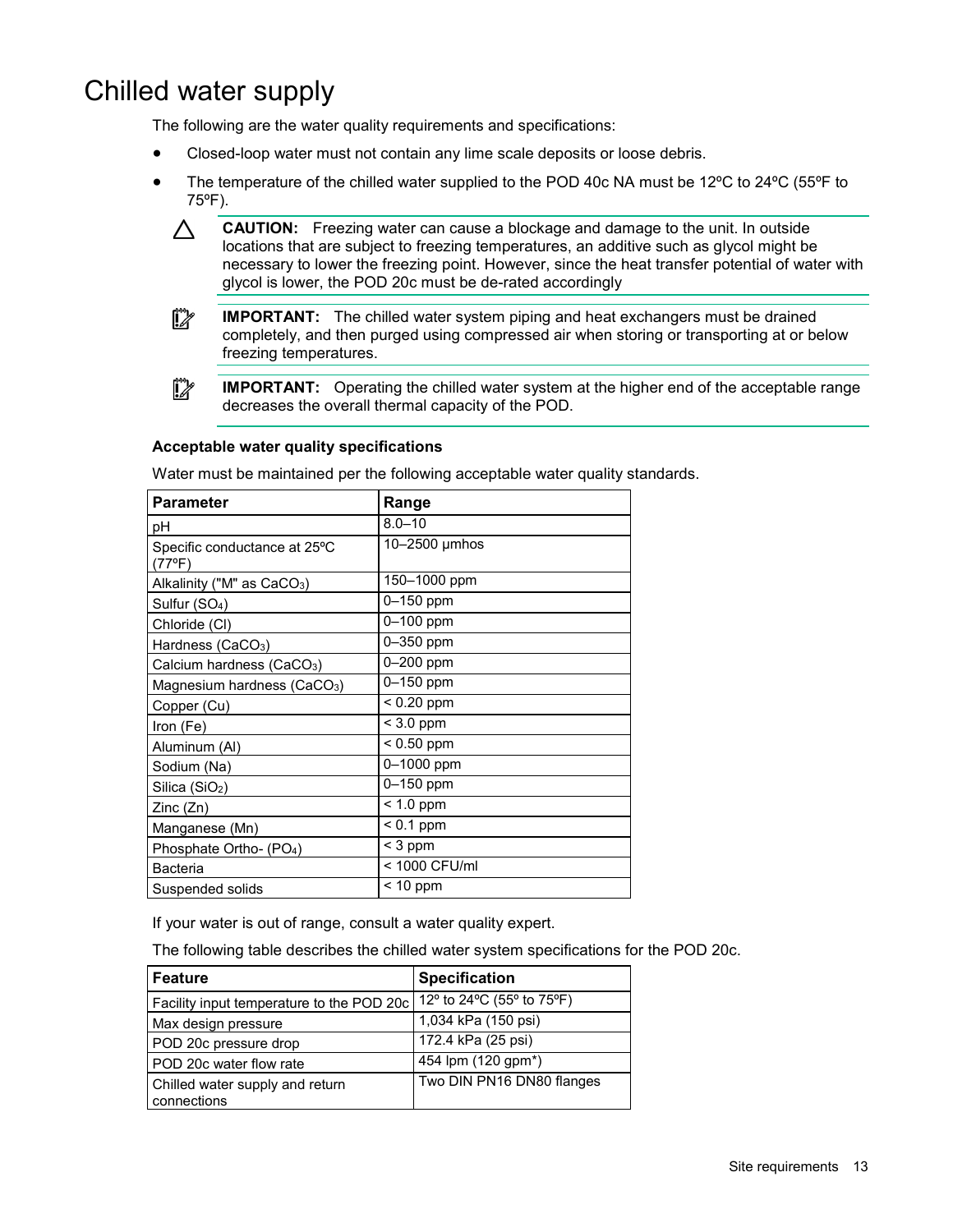# <span id="page-13-0"></span>Piping materials

Do not use the following interconnecting piping materials in a closed water system:

- Oxidizing biocides
- Aluminum components
- Brass components with high levels of zinc
- Non-stainless steel iron components
- PVC  $\mathbb{I}\mathbb{X}$

**IMPORTANT:** Even though some PVC grade piping materials are designed to handle the expected water pressure, the use of PVC materials should be reviewed and approved by the customer site engineers.

## Power infrastructure installation

When determining the final location of the power connections, consider the following:

- Distance between the facility utilities and the location of the POD 20c
- Distance between possible UPS or generator locations and the POD 20c
- Requirements for routing electrical feeders (underground or overhead)

The facility power connection must be installed in compliance with local electrical codes and regulations. Hewlett Packard Enterprise reference electrical installation design is based on a maximum distance of 15.2 m (50 ft) or a line of sight between the disconnect and the POD 20c.

### Site electrical system

To be sure that the POD solution is completely and safely integrated with your facility, Hewlett Packard Enterprise requires that you complete the following actions for the installed electrical system prior to the installation of the POD solution:

- Short circuit analysis
- Arc flash study
- Circuit breaker coordination study

These actions must be performed for all associated parts of the electrical power train. The majority of the details and factors that are required to complete these studies are associated with the existing installed facility infrastructure.



**CAUTION:** Failure to complete these studies can cause serious issues with the electrical integration of the POD into your electrical system.

## Electrical power system configuration

A preliminary meeting with the POD Electrical Engineering team is necessary to discuss your decision concerning capacity limitations and the impacts of this decision on the electrical design.

A 1N electrical configuration can be achieved by providing all of the required electrical feeders from a common power source, common switchboards, and transformers.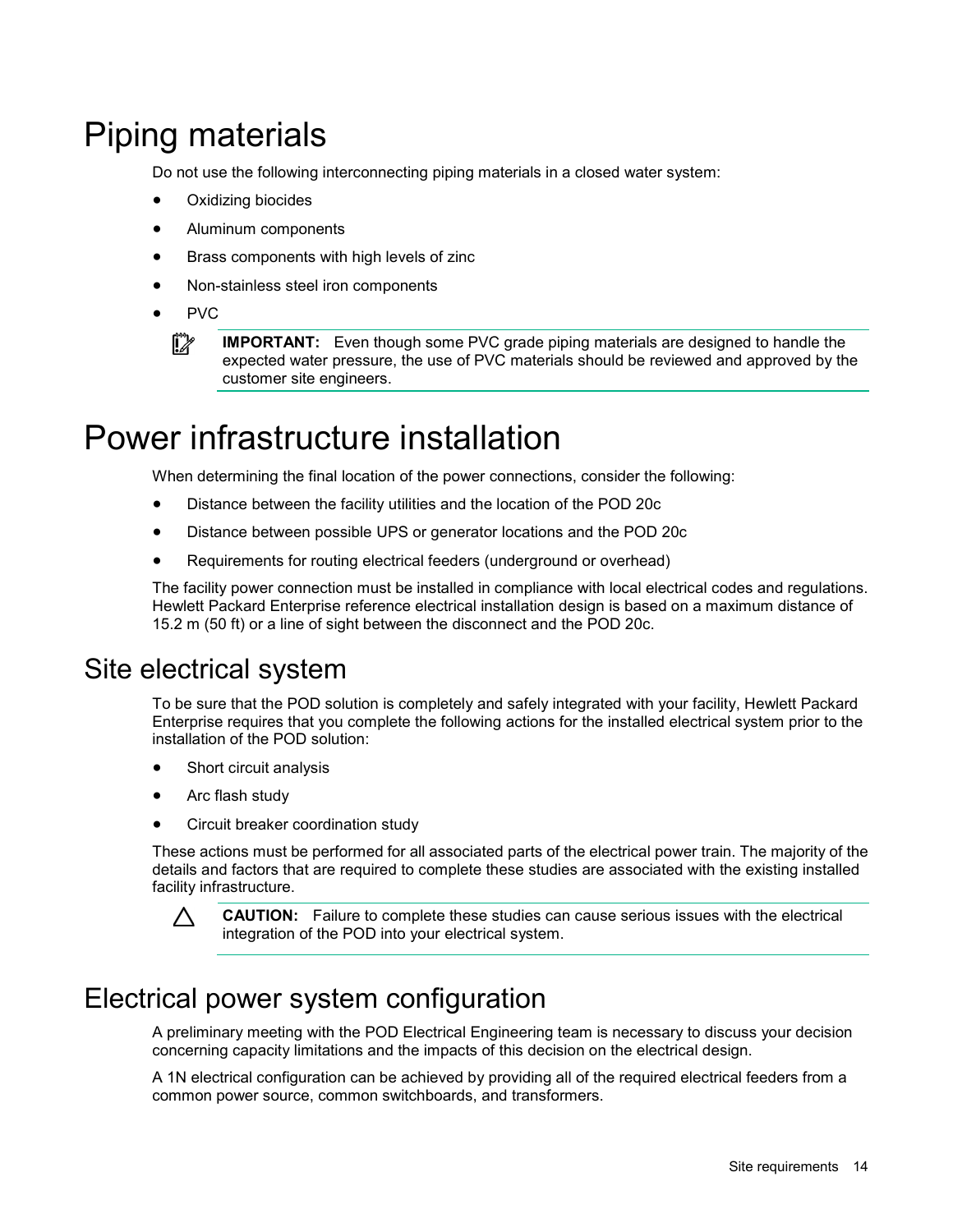A 2N electrical configuration can be achieved by feeding parallel power paths from independent power sources, switchboards, and transformers.



**IMPORTANT:** The required neutral must be provided as part of the 380-415VAC Y direct connection to the POD 20c.

 $\mathbb{Z}^2$ **IMPORTANT:** All 3-Phase Wye feeders for the POD 20c require that the neutrals and the equipment grounding conductors remain isolated. Bonding of the two conductors is allowed at the power source only.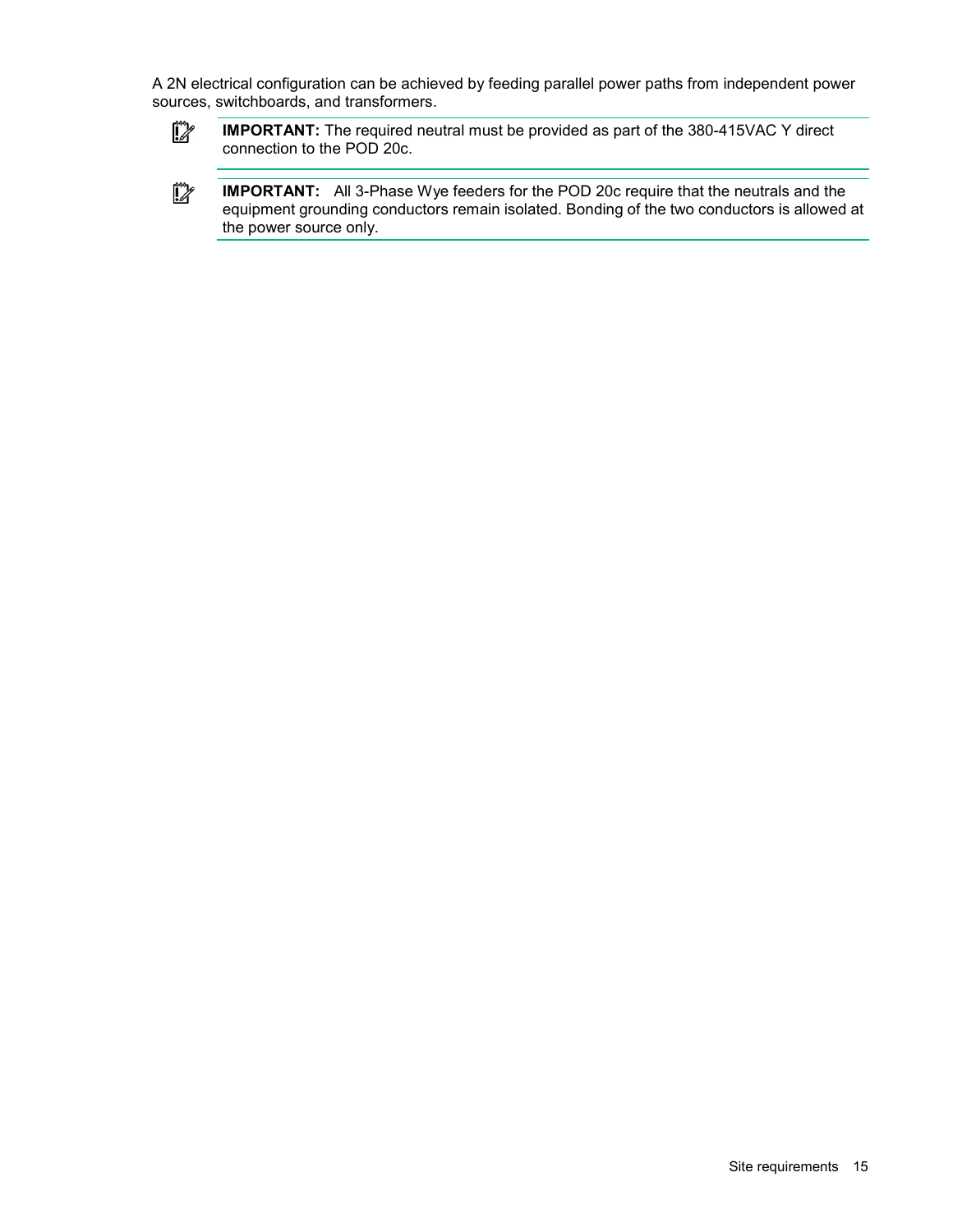# <span id="page-15-0"></span>Supported facility connections

## Environmental control system

The ECS developed for the HPE water-cooled POD is a stand-alone control system that does not require external connections with an external site system, BMS, public or private internet site, cloud, or wireless system to properly control the POD operation.

The ECS includes Modbus TCP/IP connections through which a variety of data can be retrieved. These capabilities enable you to connect, at your expense, with the stand-alone ECS system to monitor the operating parameters of the POD. It is your responsibility (or the responsibility of your representative or agent) to integrate the ECS communication capability into any existing BMS or monitoring system.



## Additional POD connections

The POD 20c provides various connection points to your facility. It is your responsibility to facilitate these connections. Hewlett Packard Enterprise can make these connections when specifically contracted to deliver these services and a Scope of Work has been drafted, reviewed, and signed for delivery services. Available POD connections include the following:

- Life safety systems
	- o EPO
	- o Fire detection
	- o Fire suppression
- Site communication
	- o Phone
	- o Access control
- Networking—IT connections

## Connection portals

Networking and connection portals are located on the cargo end of the POD 20c. Each POD 20c has six 6.35-cm (2.5-in) portals for customer data connection. These portals are provided to allow the customer to make connections to the POD 20c.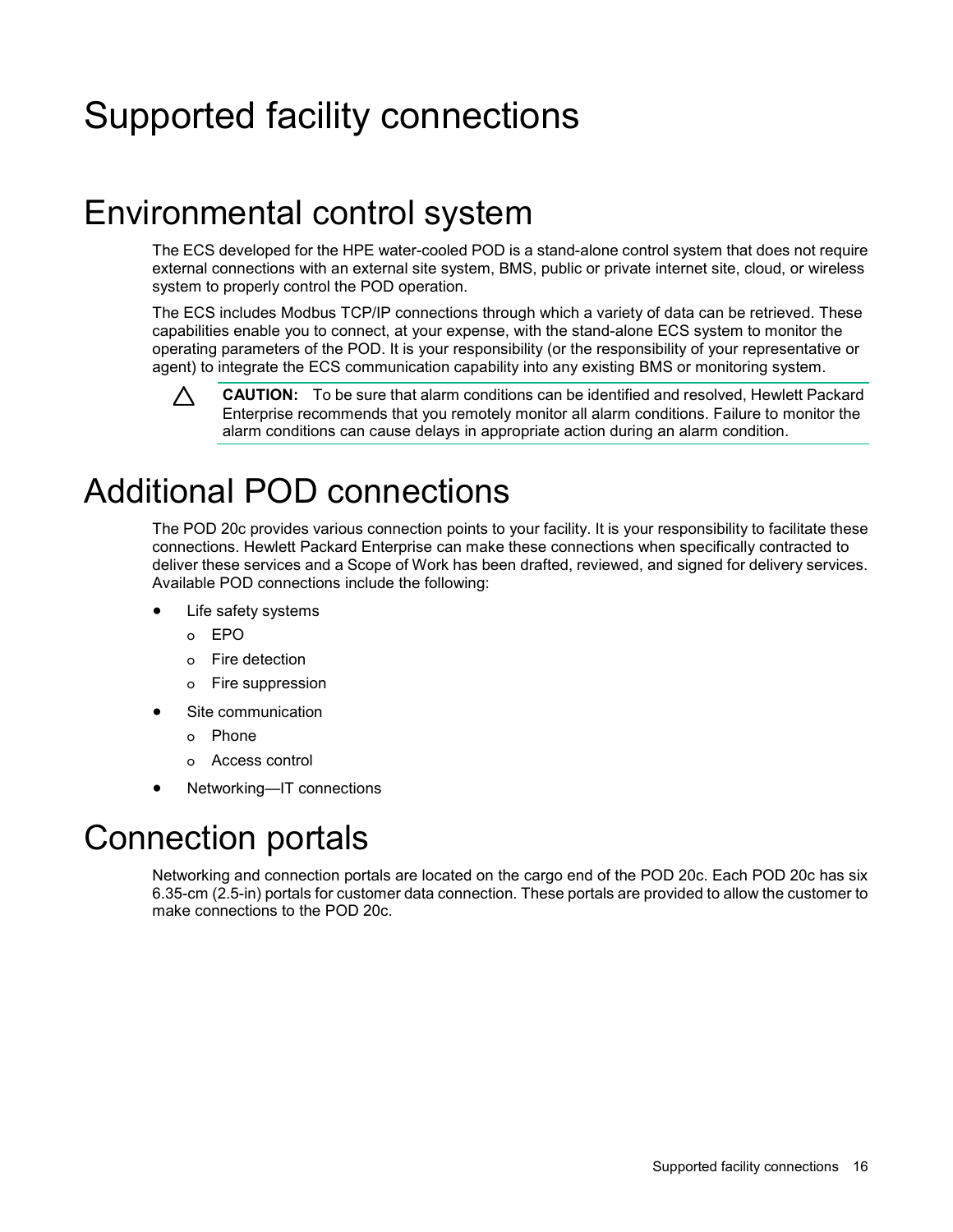<span id="page-16-0"></span>

## Humidifier

A dedicated water supply and approved drainage is required for the humidifier. For more information about the humidifier, see the HPE Performance Optimized Datacenter 20c User Guide that is provided with the POD 20c.

The following image shows the location of the humidifier drain and water supply.

Side view shown



 $\mathbb{Z}$ 

IMPORTANT: Confirm with local Authorities that condensate water and rain water can be mixed in the same drainage.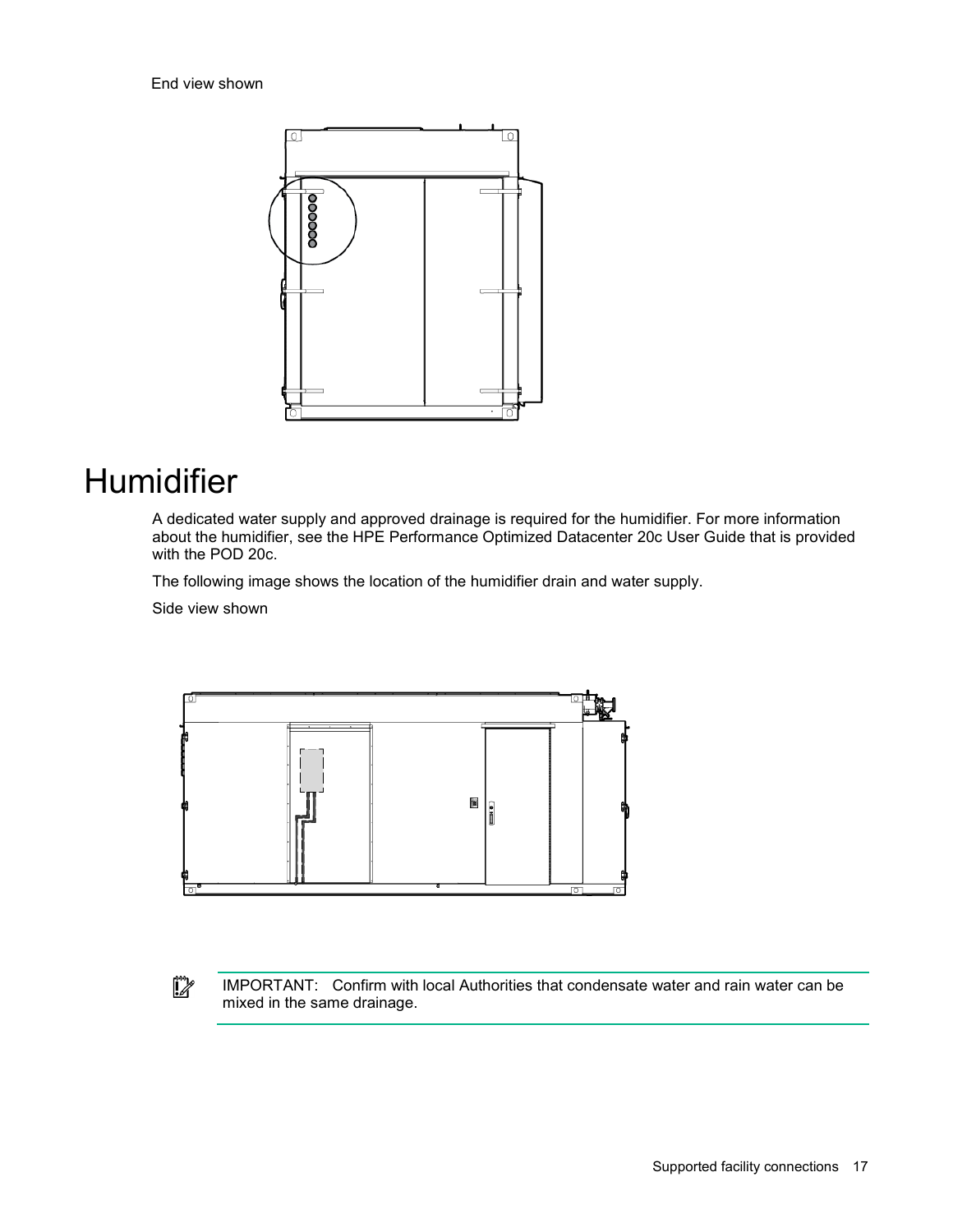## <span id="page-17-0"></span>HPE POD 20c access control

The POD 20c is equipped with standard key lock hardware for each personnel entry door and external electrical cabinet. Each personnel entry door includes a door access contact that can be connected to your facility access control system.

Additional options for controlled access include the following:

- Electronic card reader
- 12-digit access control code keypad
- Magnetic lock on each personnel access door and dynamic hot aisle door

## Fire, safety, and access notifications

Dry contacts are provided to enable the connection between the POD 20c and the customer's facility. If the POD 20c is connected to the customer facility systems, then the alarm conditions of the POD 20c can be detected by the facility systems.

It is your responsibility to facilitate these connections. Hewlett Packard Enterprise can make these connections when specifically contracted to deliver these services and a Scope of Work has been drafted, reviewed, and signed for delivery services.

The customer must provide an independent connection for each system listed in the following table.

| <b>Alarm</b>                          | <b>Description</b>                                                                                                         |
|---------------------------------------|----------------------------------------------------------------------------------------------------------------------------|
| Fire prevention alarm                 | Smoke is detected in the POD 20c.                                                                                          |
| Fire suppression<br>system (optional) | The suppression system alarm is activated and gas is<br>dispersed to suppress a fire.                                      |
| Access control                        | A door of the POD has been opened.                                                                                         |
| <b>EPO</b>                            | The EPO system is activated by manually pressing<br>the EPO button or by a thermal event, and the POD<br>20c is shut down. |

The electrical layout of the fire alarm system is described in the schematic drawing that is supplied with the HPE Performance Optimized Datacenter 20c Site Drawing Package.

## Fire box

The communication connections between the site fire system and the POD 20c are made through the fire box.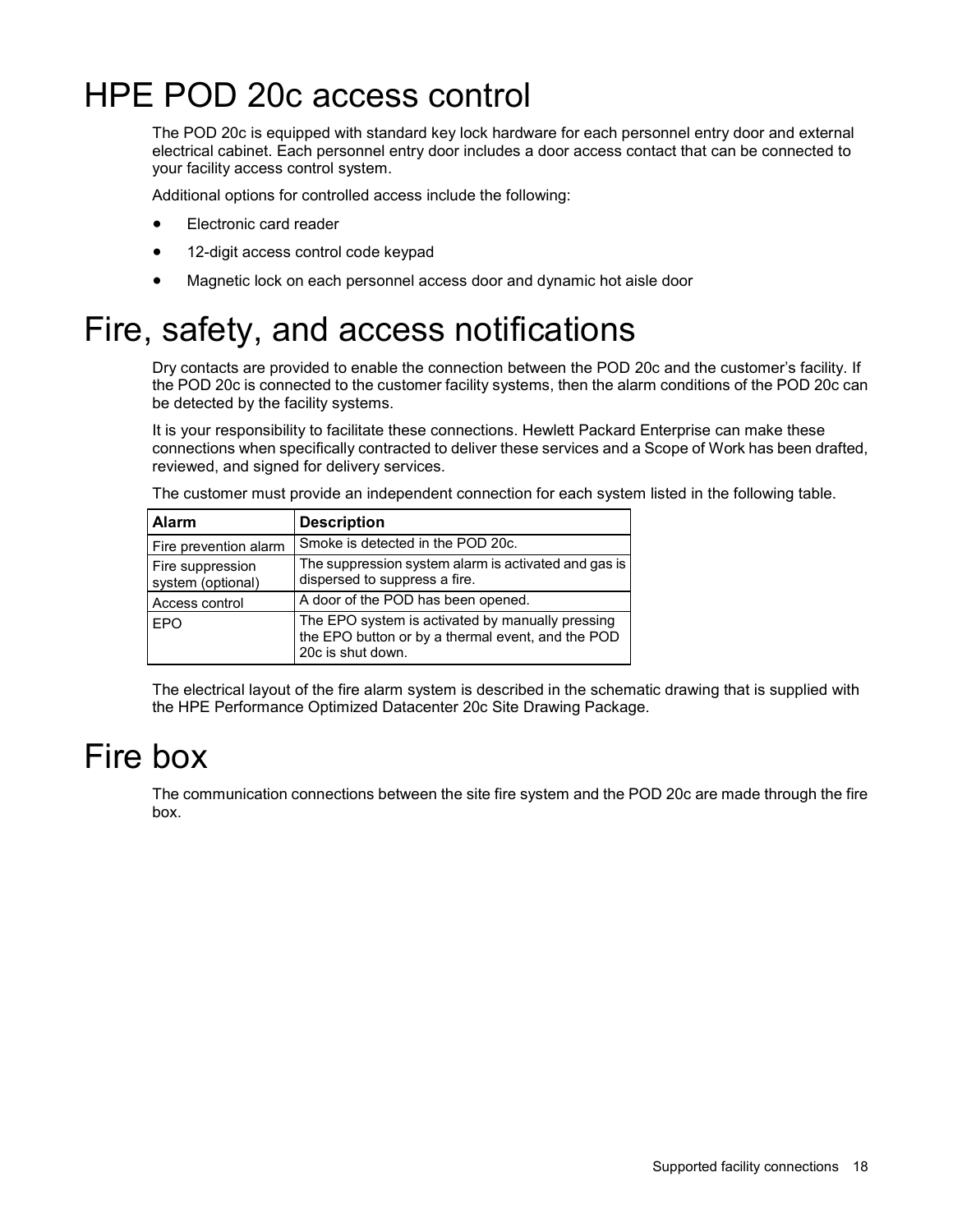<span id="page-18-0"></span>

You must make the connections between the facility and the POD 20c. For configuration and installation instructions, consult with Hewlett Packard Enterprise.

## Demarcation box

The following communication connections between the customer facility and the POD 20c are made through the demarcation box:

- ECS communication
- Security communication
- Telephone

Front view shown



The communication connections between the fire system and the POD 20c are made through the fire box. For configuration and installation instructions, consult with Hewlett Packard Enterprise.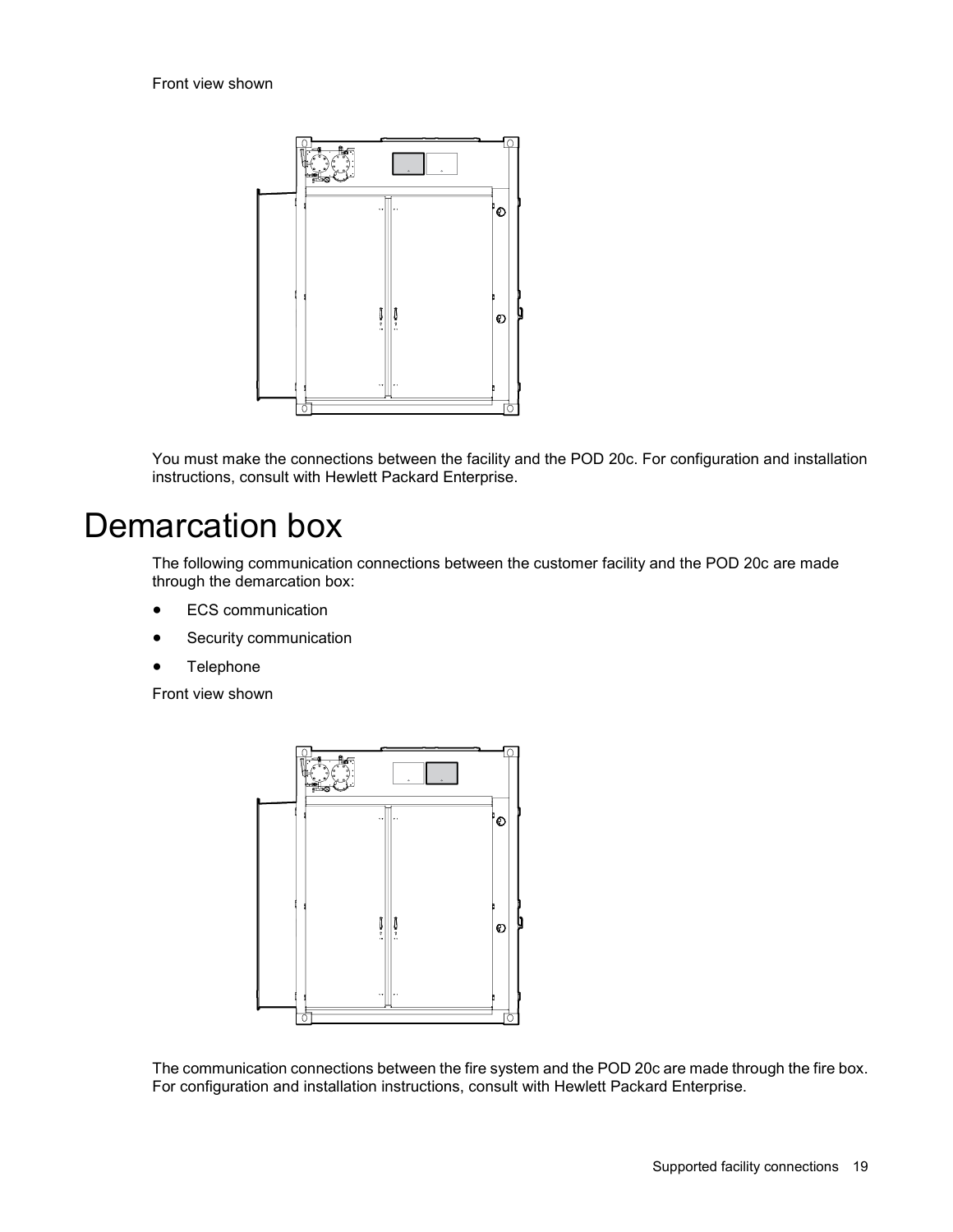# <span id="page-19-0"></span>Environmental considerations

## Environmental risks

- Avoid placing the POD 20c directly along a drainage path or in an area prone to flooding.
- Verify that the POD 20c is properly grounded in accordance with national, regional, and local regulations, ordinances, codes, and the product specifications.

## Cold weather

The POD 20c requires a site chilled water supply and return, humidifier supply and drain, and condensate drains. Extreme cold weather can cause damage to the supply and drain lines. Evaluate the following for additional cold weather protection:

- Regional location of the POD 20c
- Exposure of the supply and drain lines to extreme cold temperatures

Extreme cold weather can affect crane and lifting operations. When temperatures drop below -12.2°C (10°F), appropriate consideration must be made with respect to shock loading, crane hydraulics, and possible de-rating of the crane.

## Areas prone to lightning or power surges

The POD 20c structure and internal components are all bonded together. A common grounding electrode conductor connection point is provided. Proper bonding and grounding of the POD 20c minimizes the effects of a lightning strike. A surge protection device is provided on the POD 20c input connection to protect the POD 20c electrical system from voltage transients. If your site is in an area that is subject to frequent lightning strikes, the POD 20c must be protected in accordance with NFPA 70 (NA) and IEC (EMEA and APJ). Hewlett Packard Enterprise recommends that you contact a certified lightning protection consultant.

## Seismic activity

If your site is in an area that has frequent seismic activity, Hewlett Packard Enterprise recommends that you contact a seismic activity consultant. If your site is in an area that has a high vibration level, Hewlett Packard Enterprise recommends that you contact a vibration isolation consultant.

There are multiple attachment points on the POD 20c that are intended for anchor placement. You must specify the method of anchoring the POD 20c, if necessary.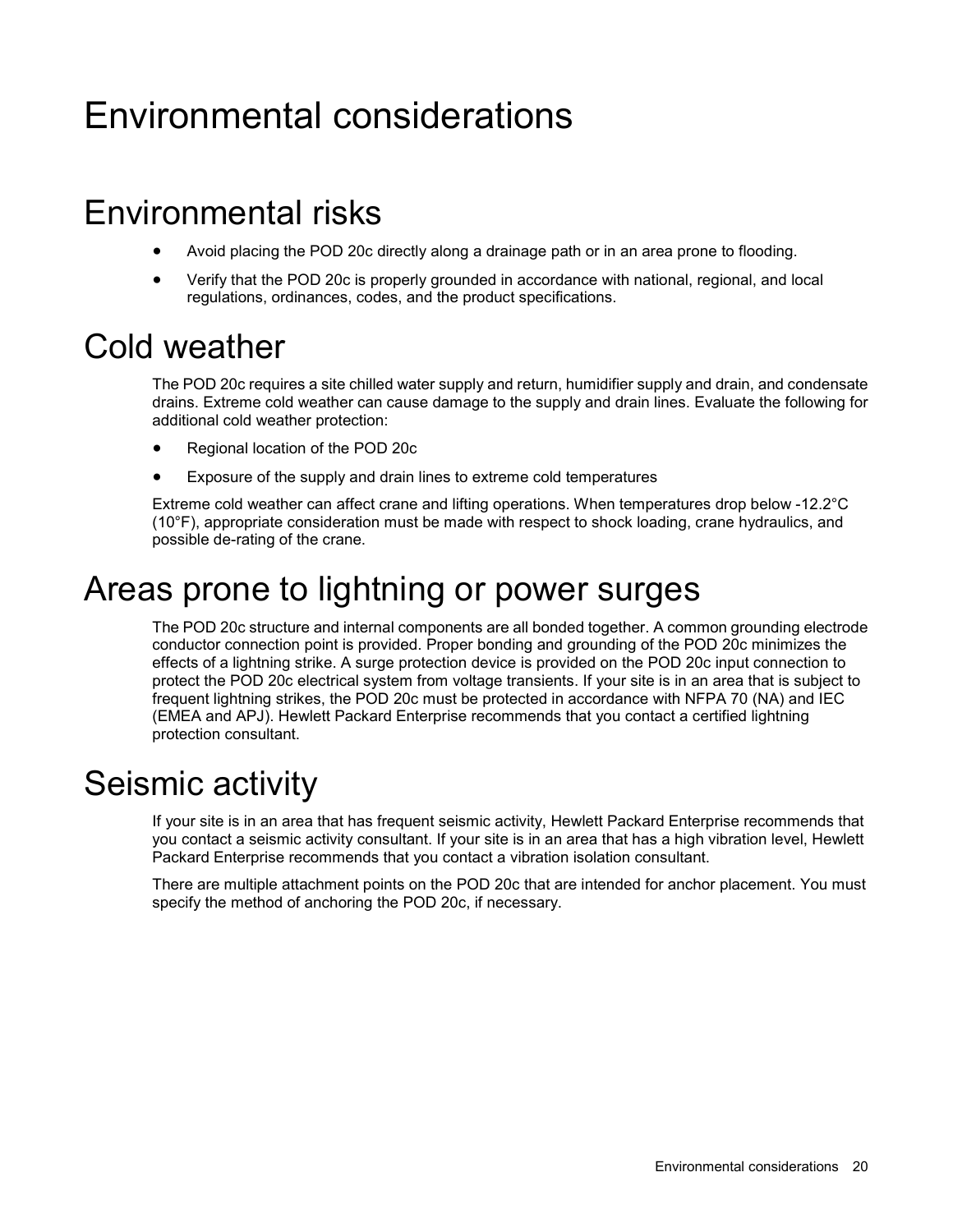# <span id="page-20-0"></span>Site plan requirements and actions

## Completing a site assessment

Hewlett Packard Enterprise requires a detailed site assessment prior to planning and preparing the customer site location for the POD 20c. Consult with Hewlett Packard Enterprise to schedule a site assessment.

A standard site assessment visit includes the following tasks:

- Selecting an appropriate site for the POD 20c
- Assessing the proposed site for:
	- o Measurements for clearances
	- o Infrastructure for the final solution
	- o Access to utilities
	- o Site pad
	- o Installation considerations, including locations for delivery trucks, large installation equipment (such as cranes), and storage
	- o Electrical infrastructure
	- o Chilled water infrastructure
	- o Facility network and access control systems
- Developing an engagement plan and verifying customer contacts
- Discussing future development and growth plans

For a complete site assessment checklist, see "Appendix A: Hewlett Packard Enterprise site assessment (on page [25\)](#page-24-1)."

## <span id="page-20-1"></span>Hewlett Packard Enterprise Site Preparation Drawing Package

After receiving a signed purchase agreement, Hewlett Packard Enterprise provides detailed engineering drawings. These drawings contain information to assist you and your MEP team to prepare the site for POD installation. If there are areas of special interest, Hewlett Packard Enterprise can work directly with your MEP team to provide additional assistance.

## Zoning and permit requirements

You are responsible for compliance of the overall installation in accordance with all local and national regulations, ordinances, codes, and the product specifications.

## Project coordination

Your Project Manager must perform the following tasks:

• Coordinate with all trades before installation to be sure that trade conflicts are resolved.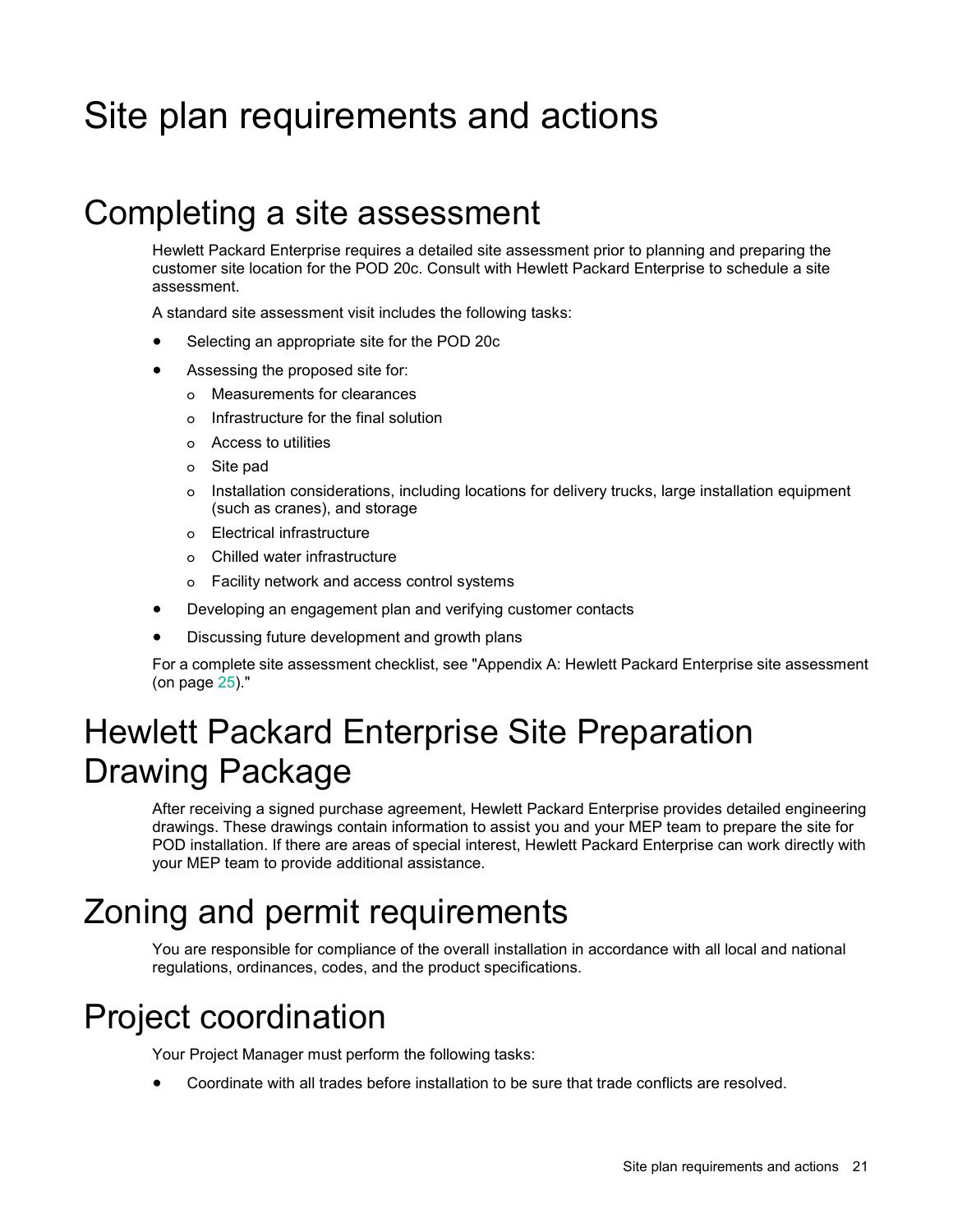- <span id="page-21-0"></span>• Coordinate the installation and integration of all systems.
- Be sure that the site safety and security programs are properly administered.
- Interface directly with the Hewlett Packard Enterprise deployment project manager to be sure clear lines of communication exist during the installation and commissioning processes.

## Site planning

A comprehensive site plan assists with the site design (MEP) and helps you use the best possible POD 20c installation process. When creating a site plan, consider the following information:

- Site requirements (on page [8\)](#page-7-2)
- Site Preparation Drawing Package (["Hewlett Packard Enterprise Site Preparation Drawing Package"](#page-20-1) on page [21\)](#page-20-1)
- POD 20c site readiness checklist (["HPE POD 20c site readiness checklist"](#page-27-1) on page [28\)](#page-27-1)
- Installation equipment staging (on page [22\)](#page-21-1)

The Hewlett Packard Enterprise team can assist you by answering questions and by helping to guide you throughout the process.

## Installation

POD 20c installation includes the following:

- Installation equipment staging (on page [22\)](#page-21-1)
- Lifting layout (["POD 20c lifting layout"](#page-21-2) on page [22\)](#page-21-2)
- Storage requirements
- Additional structures (on page [24\)](#page-23-0)

### <span id="page-21-1"></span>Installation equipment staging

Staging for the following items must be identified and considered:

- Truck and component staging
- Installation equipment staging
- Site traffic
- Regulatory or local permits

### <span id="page-21-2"></span>POD 20c lifting layout

When preparing a site plan, identify where to place the POD 20c and the equipment that is used for assembly. The following figure shows the POD 20c assembly site and includes:

- POD 20c location
- **Crane location**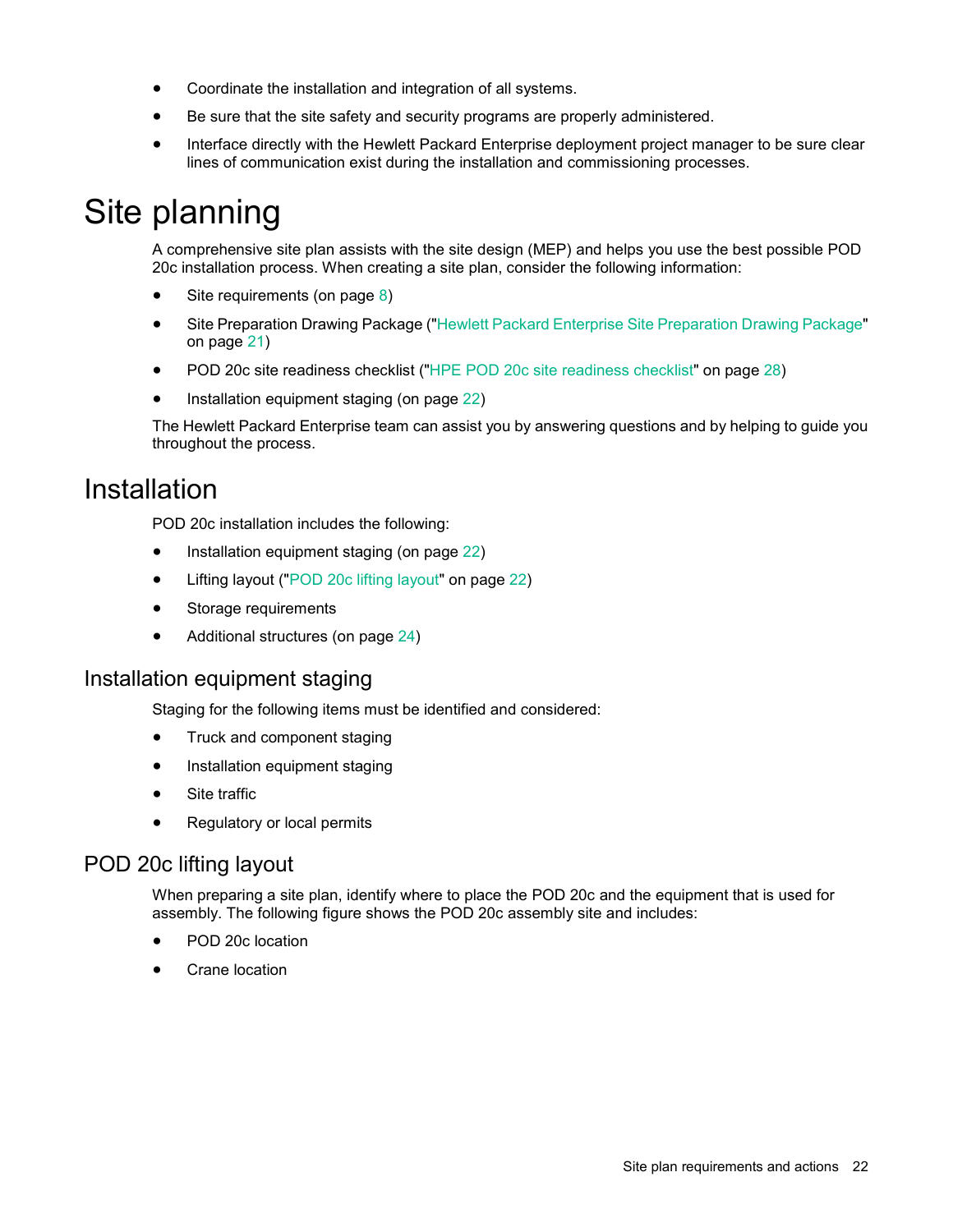Assembly equipment locations



| <b>Item</b> | <b>Description</b>                        |
|-------------|-------------------------------------------|
|             | Crane                                     |
|             | Reach                                     |
|             | Truck                                     |
|             | Area clear for scissors lift and forklift |

#### POD 20c lifting requirements

**WARNING:** The only approved method for lifting the POD 20c is the use of a spreader bar Λ. harness. Lifting the POD 20c in any other manner can cause damage to the POD 20c and void your warranty. The harness and lifting connections must be perpendicular to the lifting blocks.

### Storage requirements

If the site is not ready for assembly and operation, determine a location for storage when creating the site plan.



**CAUTION:** The POD 20c must maintain a maximum 20% relative humidity to minimize condensation and oxidation within the POD 20c.



**CAUTION:** While being stored, the POD 20c must be kept in a level position even if stored on a trailer.

Changes in ambient temperatures can cause condensation in a non-operational POD 20c. If the POD 20c is placed in storage or is in non-operating mode for over 72 hours, Hewlett Packard Enterprise recommends using one of the following methods to minimize condensation and oxidation within the POD 20c:

- Desiccant unit
- Desiccant material
- Heater with a fan
- Air conditioner with a heater strip

Consult with Hewlett Packard Enterprise Services to determine the most effective method.

Additional requirement for storing the POD 20c include the following:

• Close and secure all cabinets and doors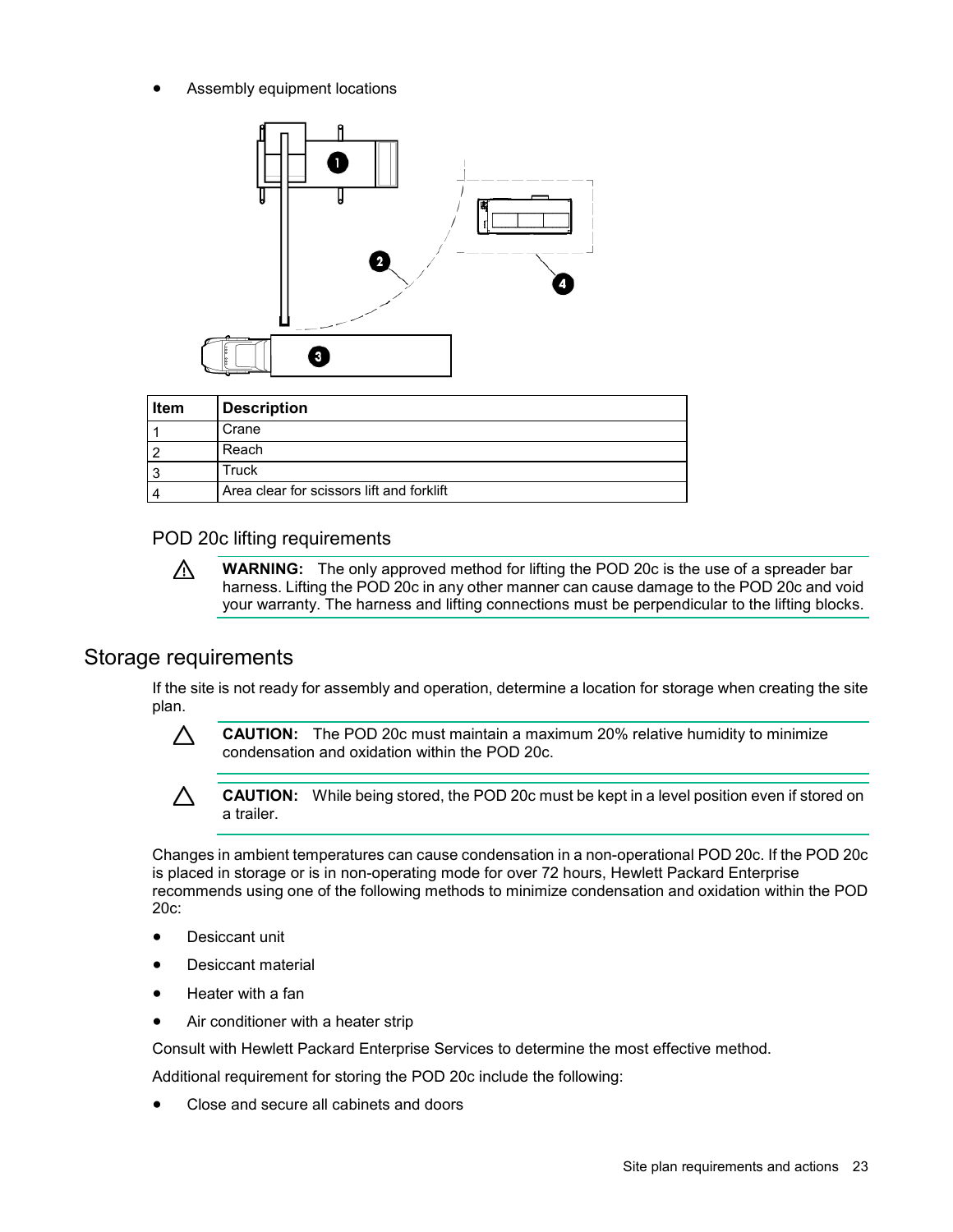- <span id="page-23-1"></span>• Be sure filters are in place and filter locking brackets are in tact
- Disconnect back up batteries
- Clamp and secure fire suppression bottles (if installed)
- Remove and cap electrical portals
- Remove cables from exterior demarcation boxes
- Disconnect water and drain lines
- Move the drain lines away from the POD
- Verify drain caps are placed back on the POD

### <span id="page-23-0"></span>Additional structures

If a customer-provided vestibule or other structure is installed and connected to the POD 20c, the following specifications must be maintained:

- To protect the POD 20c and ensure a waterproof barrier, flashing must be installed to the exterior of the POD 20c in the location where the other structure is attached.
- Access landings might be required to maintain the required access to the POD 20c electrical panels.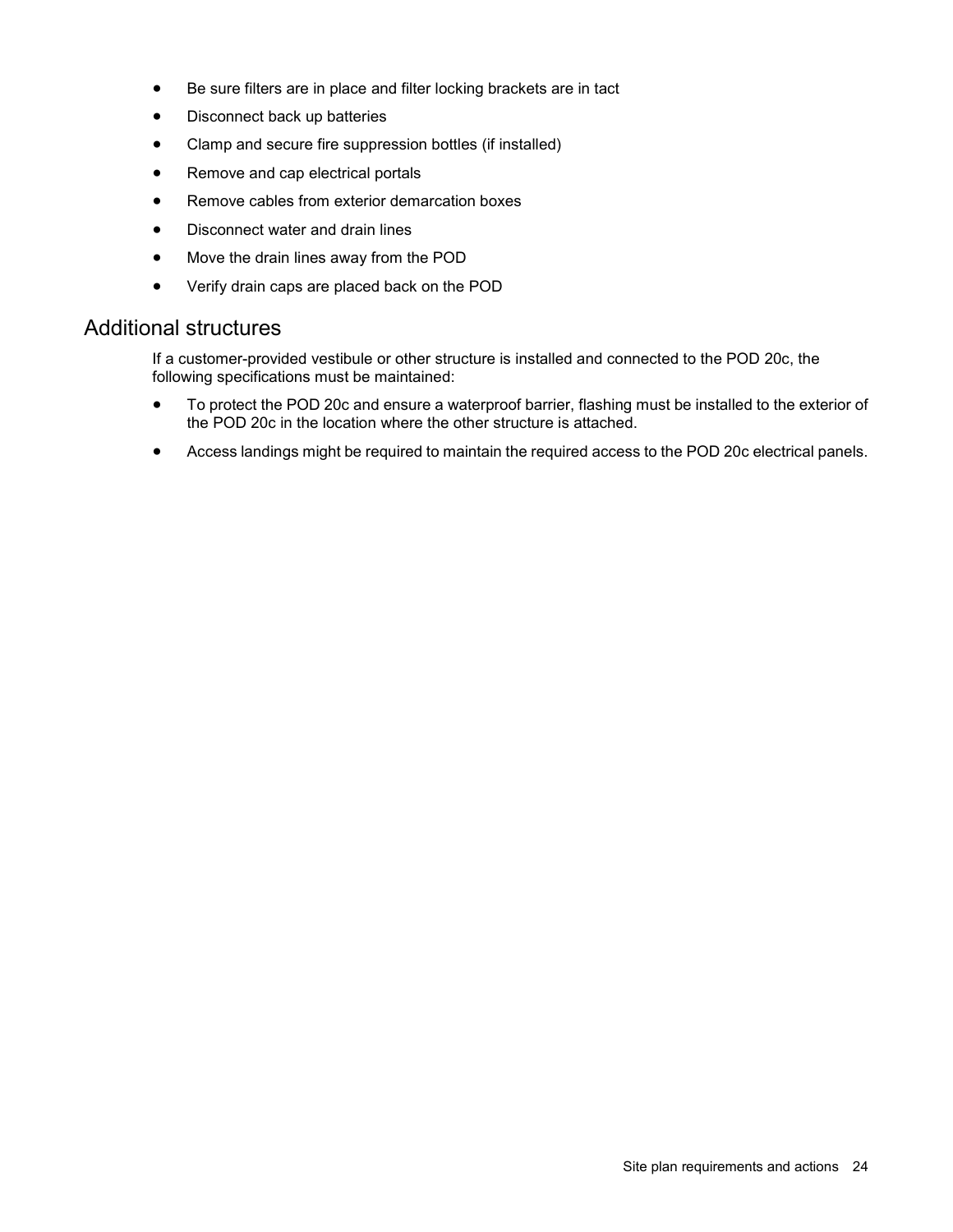# <span id="page-24-1"></span><span id="page-24-0"></span>Appendix A: Hewlett Packard Enterprise site assessment

## HPE POD 20c site assessment checklist

During a survey of the readiness of a proposed customer site for the POD 20c, the site is inspected for the following:

- Accessibility of machinery for the transportation and installation of the POD 20c
- Assessment of the suitability of the site infrastructure for installing the POD 20c and for supporting infrastructure preparation and serviceability requirements

#### **Hewlett Packard Enterprise responsibilities**

| Item                                           | <b>Description</b>                                                                                                                                                                                                                                                                                            | Ye<br>s | <b>No</b> | N/A | <b>Initial</b> |
|------------------------------------------------|---------------------------------------------------------------------------------------------------------------------------------------------------------------------------------------------------------------------------------------------------------------------------------------------------------------|---------|-----------|-----|----------------|
| 1. Engagement<br>plan                          | Develop an engagement plan with specific requirements<br>relating to the proposed installation site.                                                                                                                                                                                                          |         |           |     |                |
| 2. Site visits                                 | Schedule site visits on mutually acceptable dates, during<br>normal Hewlett Packard Enterprise business hours.                                                                                                                                                                                                |         |           |     |                |
| 3. Test equipment                              | Document any test equipment used in the customer report.                                                                                                                                                                                                                                                      |         |           |     |                |
| 4. Installation site<br>review                 | Review and discuss the proposed installation site with the<br>customer. This initial review includes physical examination<br>of the proposed installation site and, at the sole discretion<br>of Hewlett Packard Enterprise, can include physical<br>measurements of the area size and clearances.            |         |           |     |                |
| 5. Indoor/outdoor<br>installation              | Identify whether the POD 20c installation is indoors or<br>outdoors as this can affect the degree and type of<br>infrastructure required and the mounting needs.                                                                                                                                              |         |           |     |                |
| 6. Site pad                                    | Inspect the proposed installation site to assess<br>$\bullet$<br>compliance with the POD 20c mounting specifications.<br>Ensure that the customer is fully aware of the following<br>requirements:                                                                                                            |         |           |     |                |
|                                                | Proper support capabilities must exist. If the customer<br>٠<br>intends to edge or point load on the utility and cargo<br>ends, there must be support in the center to prevent<br>deflection.                                                                                                                 |         |           |     |                |
|                                                | Upon installation, the POD structure must be leveled to<br>٠<br>$\leq$ 0.5°, which can be checked at that time with a<br>surveyor's transit.                                                                                                                                                                  |         |           |     |                |
|                                                | Shimming is allowed around the perimeter of the POD.<br>٠<br>Place shims in increments across the length of the<br>٠<br>POD 20c to ensure that the POD 20c is level. If<br>significant shimming is required, shims should be<br>spaced no more than 1.2 m (4 ft) apart to ensure<br>sufficient load transfer. |         |           |     |                |
| 7. Materials and<br>construction<br>inspection | Visually inspect the materials and construction at the<br>proposed installation site to identify issues that can impact<br>the POD 20c installation. Verify that the area is adequate<br>for truck delivery, staging, and crane location.                                                                     |         |           |     |                |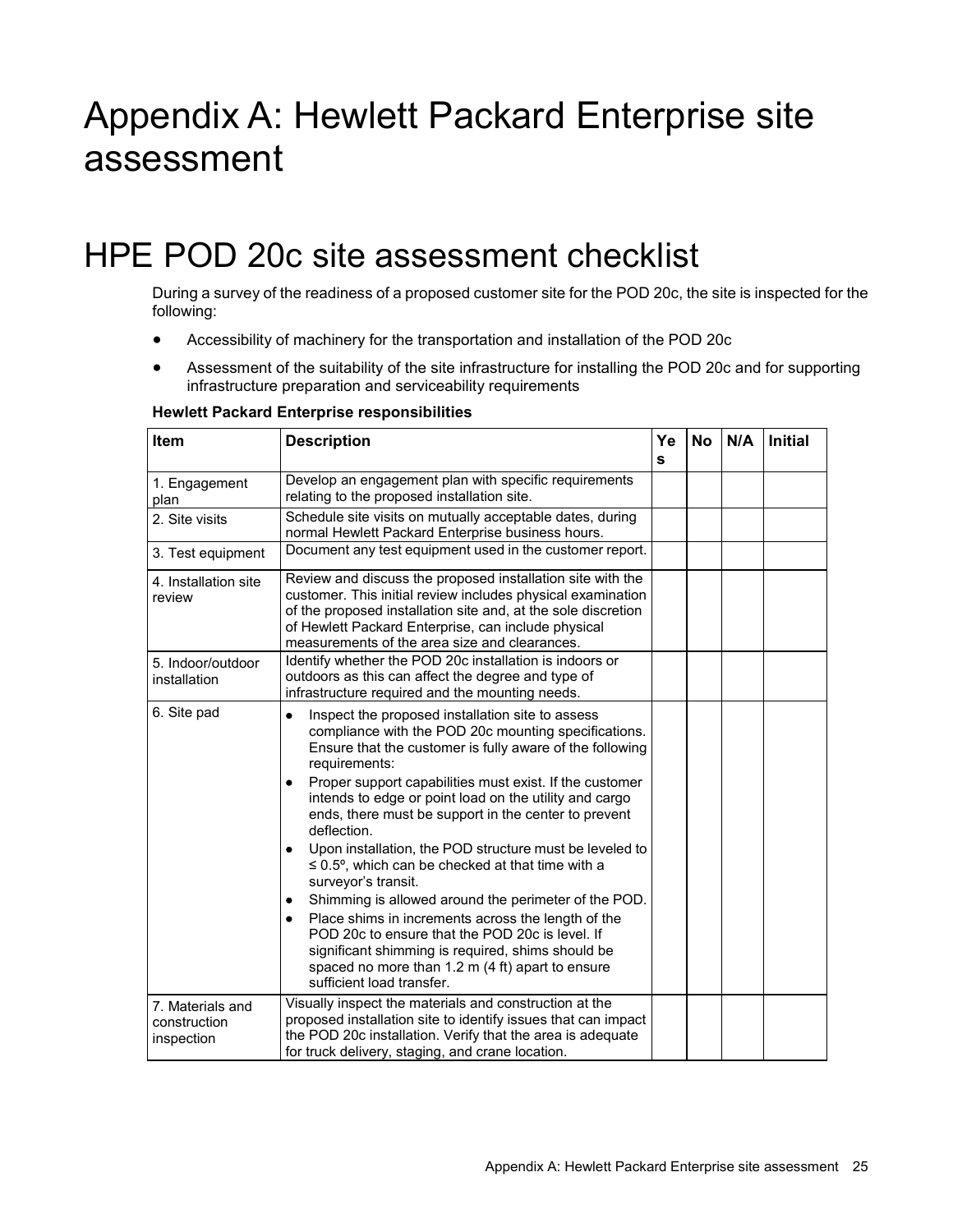| Item                                                        | <b>Description</b>                                                                                                                                                                                                                                                                                                                                                                                                                                                                                                                                                                                                                                                                                                                                               | Ye<br>s | <b>No</b> | N/A | <b>Initial</b> |
|-------------------------------------------------------------|------------------------------------------------------------------------------------------------------------------------------------------------------------------------------------------------------------------------------------------------------------------------------------------------------------------------------------------------------------------------------------------------------------------------------------------------------------------------------------------------------------------------------------------------------------------------------------------------------------------------------------------------------------------------------------------------------------------------------------------------------------------|---------|-----------|-----|----------------|
| 8. Clearances                                               | Inspect the proposed installation site to confirm clearance<br>requirements for installation and serviceability per the POD<br>20c specifications. Necessary clearances are determined,<br>in part, based on the specific installation plans and                                                                                                                                                                                                                                                                                                                                                                                                                                                                                                                 |         |           |     |                |
|                                                             | infrastructure design. Location, orientation, and planned<br>utilization can affect the necessary clearances. Consider<br>future planning for the space around the installation site.                                                                                                                                                                                                                                                                                                                                                                                                                                                                                                                                                                            |         |           |     |                |
| 9. Support<br>infrastructure<br>location                    | Evaluate the POD 20c installation site in relation to the<br>planned support infrastructure location. Conduit lengths<br>and the utility pathway design must be taken into<br>consideration in the planning stages. The proposed<br>support infrastructure design and the location of required                                                                                                                                                                                                                                                                                                                                                                                                                                                                   |         |           |     |                |
|                                                             | utilities are discussed with the customer's site engineering<br>personnel to identify elements that can impact the POD<br>20c installation site decisions.                                                                                                                                                                                                                                                                                                                                                                                                                                                                                                                                                                                                       |         |           |     |                |
| 10. Support<br>infrastructure for<br>access<br>requirements | Evaluate the proposed installation site for the POD 20c and<br>the support infrastructure for access requirements. The<br>evaluation is based on the information provided by the<br>customer at the time of the site visit. In the absence of<br>installation-specific information, general requirements are<br>used as the basis for the evaluation. The delivery path is<br>visually examined and discussed with the customer's site                                                                                                                                                                                                                                                                                                                           |         |           |     |                |
| 11. Site engineering<br>interviews                          | engineering personnel to identify obstacles to installation.<br>Conduct interviews with the customer's site engineering<br>personnel and site facilities personnel to gather information<br>related to the origin of the power source and network                                                                                                                                                                                                                                                                                                                                                                                                                                                                                                                |         |           |     |                |
|                                                             | services that are proposed for use with the POD 20c.<br>Hewlett Packard Enterprise must visually inspect the<br>proposed power protection equipment. Means of delivery,<br>connections, and pathways are documented.                                                                                                                                                                                                                                                                                                                                                                                                                                                                                                                                             |         |           |     |                |
| 12. Capacity of<br>electrical<br>infrastructure             | Based on the review of customer-provided site<br>documentation (such as single-line and as-built drawings),<br>examine equipment panels and monitoring system data, as<br>available. Hewlett Packard Enterprise must determine<br>whether adequate capacity exists in the current electrical<br>infrastructure to be used or if additional study is required.<br>Determine if the level of redundancy that is required as<br>stated by the site engineering personnel can be provided<br>by using the existing infrastructure. This takes into<br>consideration the proposed installation site of the POD<br>20c, the potential POD 20c payload, and the customer<br>stated redundancy requirement. Components can include<br>generators, UPSs, and switch gear. |         |           |     |                |
| 13. Chilled water<br>infrastructure                         | Determine the overall chilled water capacity, available flow<br>rates, and supply/return temperature restrictions.<br>Determine if any site specific requirements mandate<br>additional chilled water equipment, such as heat<br>exchangers or mixing apparatus. Locate any existing or<br>planned supply/return headers.                                                                                                                                                                                                                                                                                                                                                                                                                                        |         |           |     |                |
| 14. Access control                                          | Conduct interviews with the customer site engineering<br>personnel to determine the level of access control that is<br>required for the POD 20c and its infrastructure. The<br>proposed installation site is assessed for suitability in<br>relation to the customer requirements.                                                                                                                                                                                                                                                                                                                                                                                                                                                                               |         |           |     |                |
| 15.<br>Recommendations                                      | Following the Hewlett Packard Enterprise installation site<br>visit, analyze the data that is collected and prepare a report<br>of findings. Hewlett Packard Enterprise must identify<br>potential obstacles to installation and make<br>recommendations for any additional testing or changes to<br>the installation plan.                                                                                                                                                                                                                                                                                                                                                                                                                                      |         |           |     |                |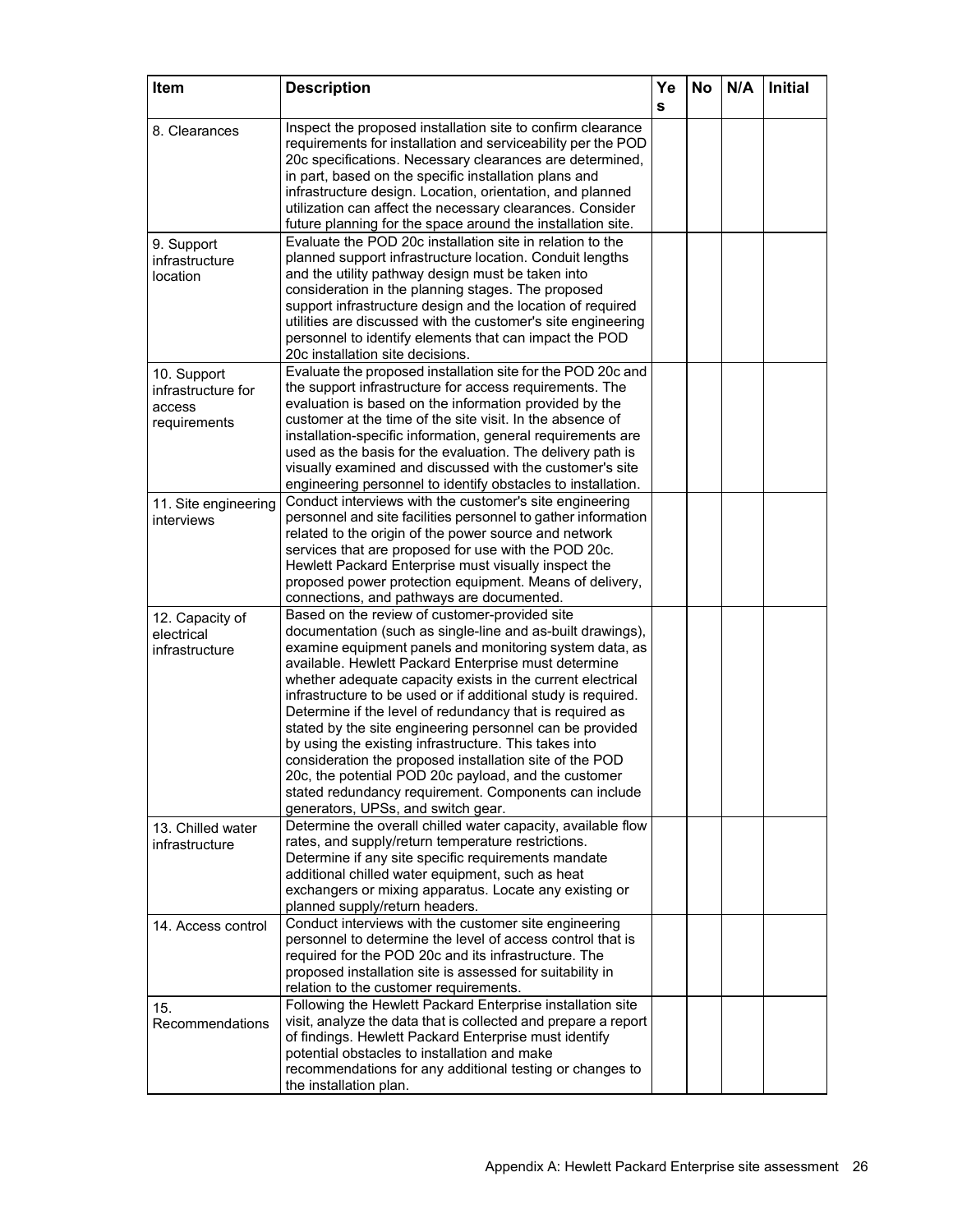### **Customer responsibilities**

| Item                                               | <b>Description</b>                                                                                                                                                                                                                                                                                                                                                                                                                         | <b>Initial</b> |
|----------------------------------------------------|--------------------------------------------------------------------------------------------------------------------------------------------------------------------------------------------------------------------------------------------------------------------------------------------------------------------------------------------------------------------------------------------------------------------------------------------|----------------|
| 1. Point of contact<br>information                 | Provide Hewlett Packard Enterprise with the name and telephone number of<br>the designated point of contact for the purposes of this service.                                                                                                                                                                                                                                                                                              |                |
| 2. Service listing<br>information                  | Provide all information that is required under this service listing or<br>reasonably determined by Hewlett Packard Enterprise to be necessary to<br>deliver the service, including but without limitation, any documentation<br>(internal or external) regarding prior plans or investigations used to identify<br>the proposed installation site.                                                                                         |                |
| 3. Timely response                                 | Provide a timely response (such as, in a time period that does not adversely<br>affect the scheduled performance of the service) to all requests for<br>information by Hewlett Packard Enterprise.                                                                                                                                                                                                                                         |                |
| 4. Access to subject<br>areas and support<br>areas | Provide Hewlett Packard Enterprise access to all subject areas and support<br>areas, including the proposed installation site and the mechanical or<br>electrical infrastructure provided to support the POD 20c.                                                                                                                                                                                                                          |                |
| 5. Badge access                                    | Provide Hewlett Packard Enterprise badge access or an escort for the<br>duration of the site visit to facilitate required access to all necessary areas.                                                                                                                                                                                                                                                                                   |                |
| 6. Site engineering<br>personnel                   | Customer site engineering personnel familiar with the proposed installation<br>site and personnel responsible for the maintenance and support of the<br>existing infrastructure must be available to answer questions.                                                                                                                                                                                                                     |                |
| 7. Documentation                                   | Provide Hewlett Packard Enterprise copies of all available mechanical and<br>electrical system design documentation, including as-built drawings and<br>electrical single-line drawings. As appropriate to the specific location,<br>provide Hewlett Packard Enterprise with campus maps, building drawings,<br>floor plans, and other relevant prints to assist in the documentation and<br>evaluation of the proposed installation site. |                |
| 8. Network<br>infrastructure<br>information        | Provide Hewlett Packard Enterprise information regarding the planned<br>network infrastructure connection points and pathways.                                                                                                                                                                                                                                                                                                             |                |
| 9. Permission for<br>Photographs                   | Grant Hewlett Packard Enterprise permission to take photographs for report<br>illustration purposes.                                                                                                                                                                                                                                                                                                                                       |                |
| 10. Project logistics                              | Arrange site-specific project logistics at the time of scheduling. Failure to<br>provide necessary authorizations can limit the effectiveness of the service<br>and can, at the discretion of Hewlett Packard Enterprise, impact scheduling<br>or result in the postponement of the service.                                                                                                                                               |                |
| 11. Business visas                                 | Provide assistance in instances where a temporary business visa is required<br>for Hewlett Packard Enterprise personnel to visit the site. This assistance<br>typically takes the form of preparing a letter of invitation. In some cases, a<br>formal request must be made by the local company for which the work is<br>taking place, if applicable.                                                                                     |                |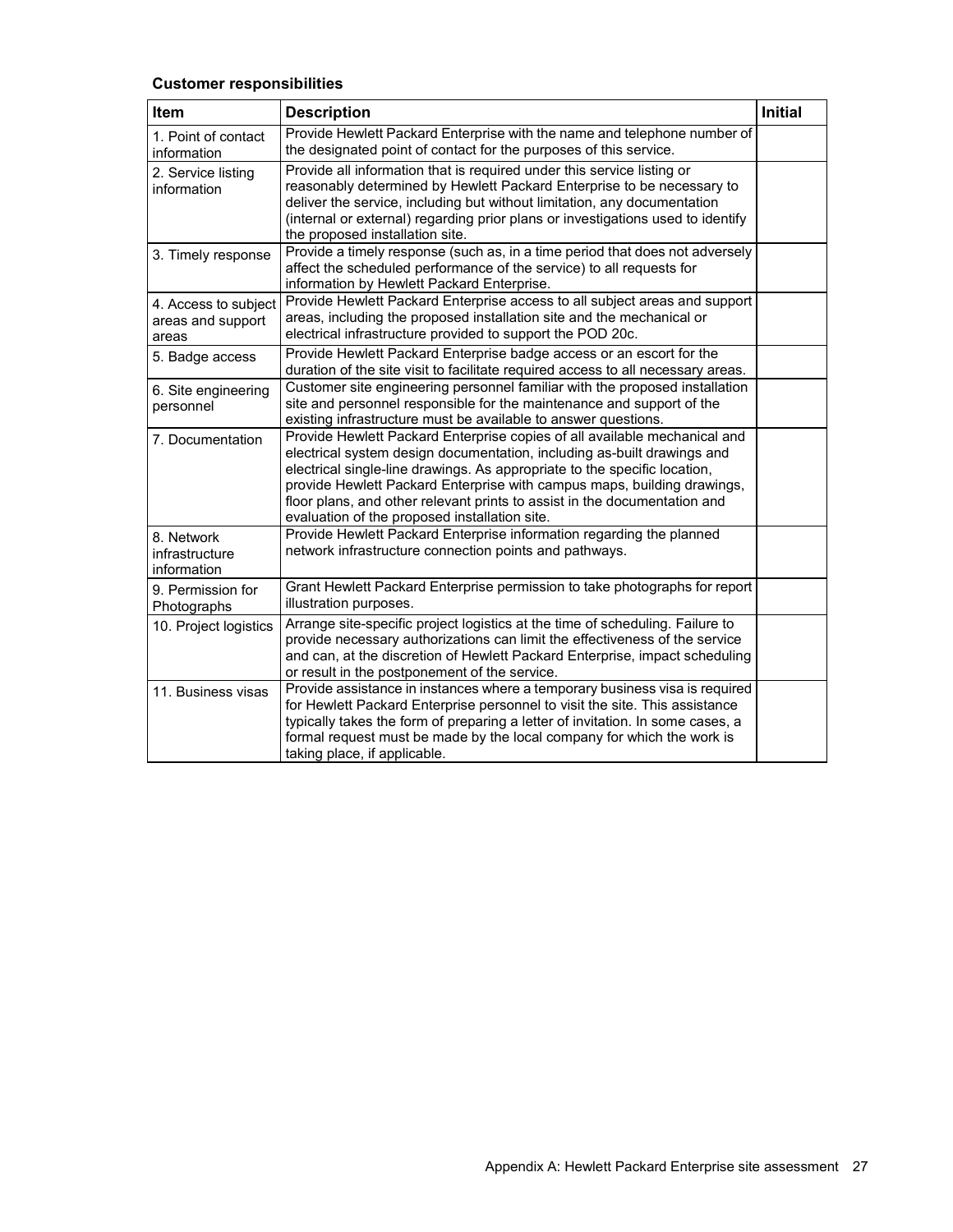# <span id="page-27-0"></span>Appendix B: Preparing for delivery

## Pre-delivery tasks

Allow adequate time for planning, scheduling, obtaining permits, design approval, inspections, and so on.

## Installation prerequisites

Before installing the POD 20c, verify that the following prerequisites are met:

- All components are delivered to the facility.
- The POD 20c and power distribution components are in the final location.
- Facility power, water, and drainage are at the final location.
- Provisions for properly grounding the POD 20c are made.
- Required clearances exist, including overhead.
- All trade personnel required for assembly are coordinated.

## <span id="page-27-1"></span>HPE POD 20c site readiness checklist

Before installing the POD 20c, follow all steps listed in this guide, the site plan, and the following checklists.

#### **Architectural/environmental considerations**

| Item                      | <b>Description</b>                                                                             | <b>Initial</b> |
|---------------------------|------------------------------------------------------------------------------------------------|----------------|
| 1                         | Verify that the site location supplies sufficient locations for support. Ensure that upon      |                |
|                           | installation the POD can be leveled to less than or equal to 0.5°. If edge or point loading is |                |
|                           | used, ensure a center support can be accomplished using shims and so on, to ensure that        |                |
|                           | the POD can be properly leveled. Shimming is around the perimeter in increments. Use a         |                |
|                           | surveyor's transit upon installation to check the POD leveling requirements.                   |                |
| $\overline{2}$            | Verify that the pad can support the total weight of the POD 20c solution by verifying that     |                |
|                           | load calculations have been performed by your engineering team.                                |                |
| $\ensuremath{\mathsf{3}}$ | Verify that the site has provisions for grounding.                                             |                |
| $\overline{\mathbf{4}}$   | Verify the POD 20c is not in the direct path of any external heat loads, such as generators.   |                |
| 5                         | Determine the average local temperatures and ensure that adequate environmental                |                |
|                           | protection is provided, such as cold weather protection, if required.                          |                |
| 6                         | Verify that the site altitude is less than 3,048 m (10,000 ft).                                |                |
| 7                         | When installing on an elevated surface, verify that the maximum height requirements for        |                |
|                           | the circuit breaker actuator meet the national, regional, and local regulations. Verify that   |                |
|                           | proper landings and the catwalk are planned for electrical cabinet access.                     |                |
| 8                         | Verify the planning for required egress routes for all POD 20c personnel doors, cargo          |                |
|                           | doors, and service area doors, including landings, the catwalk, and stairs.                    |                |
| 9                         | Verify that the local Authorities are contacted, all applicable codes and site-specific        |                |
|                           | location guidelines are reviewed, and all required permits are obtained.                       |                |
| 10                        | Verify that the site location has clearances for the POD 20c installation, including any       |                |
|                           | permanent structures, such as fences, walls, vestibules, and buildings.                        |                |
| 11                        | Verify that all utilities, overhead and underground, are identified to maintain required       |                |
|                           | clearance.                                                                                     |                |
| 12                        | Verify that there is adequate clearance around the POD 20c for door operation,                 |                |
|                           | installation, and maintenance equipment.                                                       |                |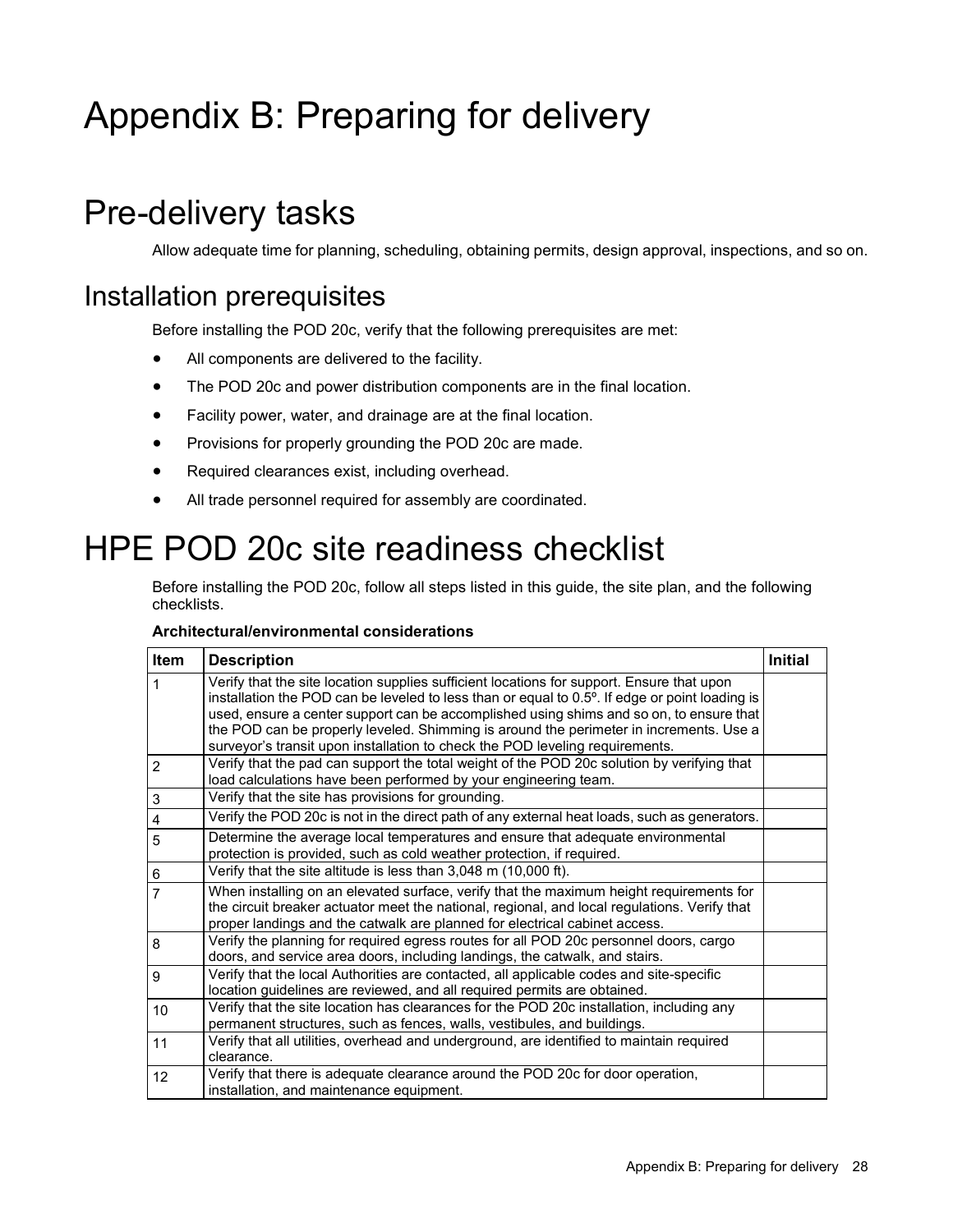| Item | <b>Description</b>                                                                                                                                                                                               | <b>Initial</b> |
|------|------------------------------------------------------------------------------------------------------------------------------------------------------------------------------------------------------------------|----------------|
| 13   | Verify that the site location and site pads are marked for any transformer, external<br>switchboard, generators, and powerhouses.                                                                                |                |
| 14   | Verify that the site has provisions for proper grounding and that the site location includes a<br>grounding electrode system.                                                                                    |                |
| 15   | Verify that the site location has adequate lighting for the POD 20c installation.                                                                                                                                |                |
| 16   | Verify that a truck and equipment staging areas are identified.                                                                                                                                                  |                |
| 17   | Verify the location for the fuel tanks for generators, powerhouses, and other equipment, if<br>applicable.                                                                                                       |                |
| 18   | Verify the locations for cranes off-loading and operation during POD 20c installation.                                                                                                                           |                |
| 19   | Verify site access and clearances for equipment, including the crane and forklifts. A clear<br>path to the site must be maintained with clearance for all gates, headers, utility lines, and<br>so on.           |                |
| 20   | Verify that the locations for storage and trash disposal are identified.                                                                                                                                         |                |
| 21   | Verify that the safety equipment is planned for and in place in accordance with the<br>customer's site safety program.                                                                                           |                |
| 22   | Verify the site interfaces and locations which connect to the fire alarm, access control<br>system, and communication system to the POD 20c to ensure that the POD can be<br>properly connected to the site BMS. |                |
| 23   | Verify that proper disposal methods are used for existing or potentially contaminated<br>and/or hazardous materials.                                                                                             |                |
| 24   | Verify the availability of security systems or equipment, including site fences, which are<br>required after construction.                                                                                       |                |
| 25   | Verify the availability of temporary facilities associated with the relocation of existing<br>services and operations.                                                                                           |                |
| 26   | Verify that all work relating to soil testing, removal, and site remediation is complete.                                                                                                                        |                |
| 27   | Verify that a temporary or permanent load bank is available, if applicable.                                                                                                                                      |                |
| 28   | Verify the location of the EPO system external to the powerhouses, if applicable.                                                                                                                                |                |
| 29   | Verify the location of the remote electronic monitoring system.                                                                                                                                                  |                |
| 30   | Verify that tie-downs and other Authority-required facilities for the POD 20c and power<br>containers are complete at least one week prior to arrival of Hewlett Packard<br>Enterprise-provided equipment.       |                |

### **General Water Supply**

| <b>Item</b> | <b>Description</b>                                                                                                                                                                                                                         | <b>Initial</b> |
|-------------|--------------------------------------------------------------------------------------------------------------------------------------------------------------------------------------------------------------------------------------------|----------------|
|             | Verify that the site drainage is complete, and the POD 20c is not in a drainage path or flood<br>prone area. Hewlett Packard Enterprise recommends placing the POD 20c on a raised<br>site pad to prevent water from entering the POD 20c. |                |
|             | Verify that the humidification water quality meets or exceeds these standards, which are<br>essentially drinking water standards.                                                                                                          |                |
| 3           | Verify the humidification water supply isolation valve is installed for each POD.                                                                                                                                                          |                |

### **Chilled Water Supply**

| <b>Item</b>    | <b>Description</b>                                                                        | Initial |
|----------------|-------------------------------------------------------------------------------------------|---------|
|                | Verify the chilled water supply and return headers are accessible, are in the appropriate |         |
|                | location, and are 80 cm (3 in) in diameter.                                               |         |
| $\overline{2}$ | Verify that the chilled water supply temperature meets the minimum POD chilled water      |         |
|                | supply temperature of 12°C (55°F).                                                        |         |
| 3              | Verify that a sufficient chilled water flow rate is available.                            |         |
| $\overline{4}$ | If necessary, verify that the customer-required chilled water return temperatures can be  |         |
|                | attained.                                                                                 |         |

### **Power Requirements**

| Item | <b>Description</b>                                                                                                                                                                                                                                                 | <b>Initial</b> |
|------|--------------------------------------------------------------------------------------------------------------------------------------------------------------------------------------------------------------------------------------------------------------------|----------------|
|      | Verify that the short circuit analysis, arc flash, and circuit breaker coordination studies are<br>complete. Verify power work is completed according to the approved conduit routing<br>drawings that show the exact routes, plan view, sections, and elevations. |                |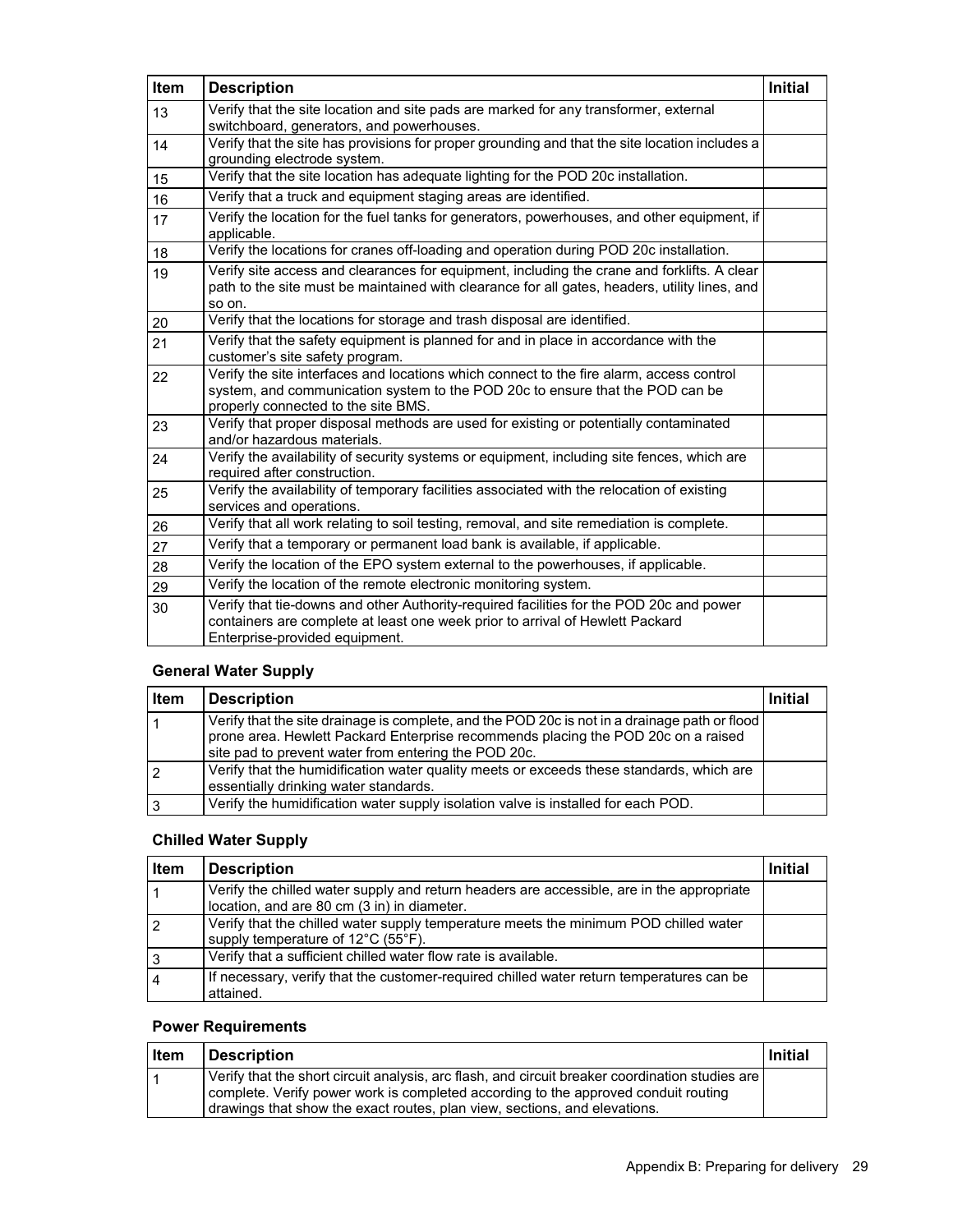<span id="page-29-0"></span>

| Item | <b>Description</b>                                                                                             | <b>Initial</b> |
|------|----------------------------------------------------------------------------------------------------------------|----------------|
|      | Verify that temporary site power for installation and construction is planned and available,<br>if applicable. |                |
|      | Verify that adequate site power exists per the POD 20c requirements.                                           |                |

#### **General**

| <b>Item</b> | <b>Description</b>                                                                                              | <b>Initial</b> |
|-------------|-----------------------------------------------------------------------------------------------------------------|----------------|
|             | Verify the utility connection to the POD 20c and any required metering equipment.                               |                |
| 2           | Verify the third-party commissioning services that might be required by the owner.                              |                |
| 3           | Verify that the Hewlett Packard Enterprise Project Team coordinates with other site<br>construction activities. |                |

## Power infrastructure installation

When determining the final location of the power connections, consider the following:

- Distance between the facility utilities and the location of the POD 20c
- Distance between possible UPS or generator locations and the POD 20c
- Requirements for routing electrical feeders (underground or overhead)

The facility power connection must be installed in compliance with local electrical codes and regulations. Hewlett Packard Enterprise reference electrical installation design is based on a maximum distance of 15.2 m (50 ft) or a line of sight between the disconnect and the POD 20c.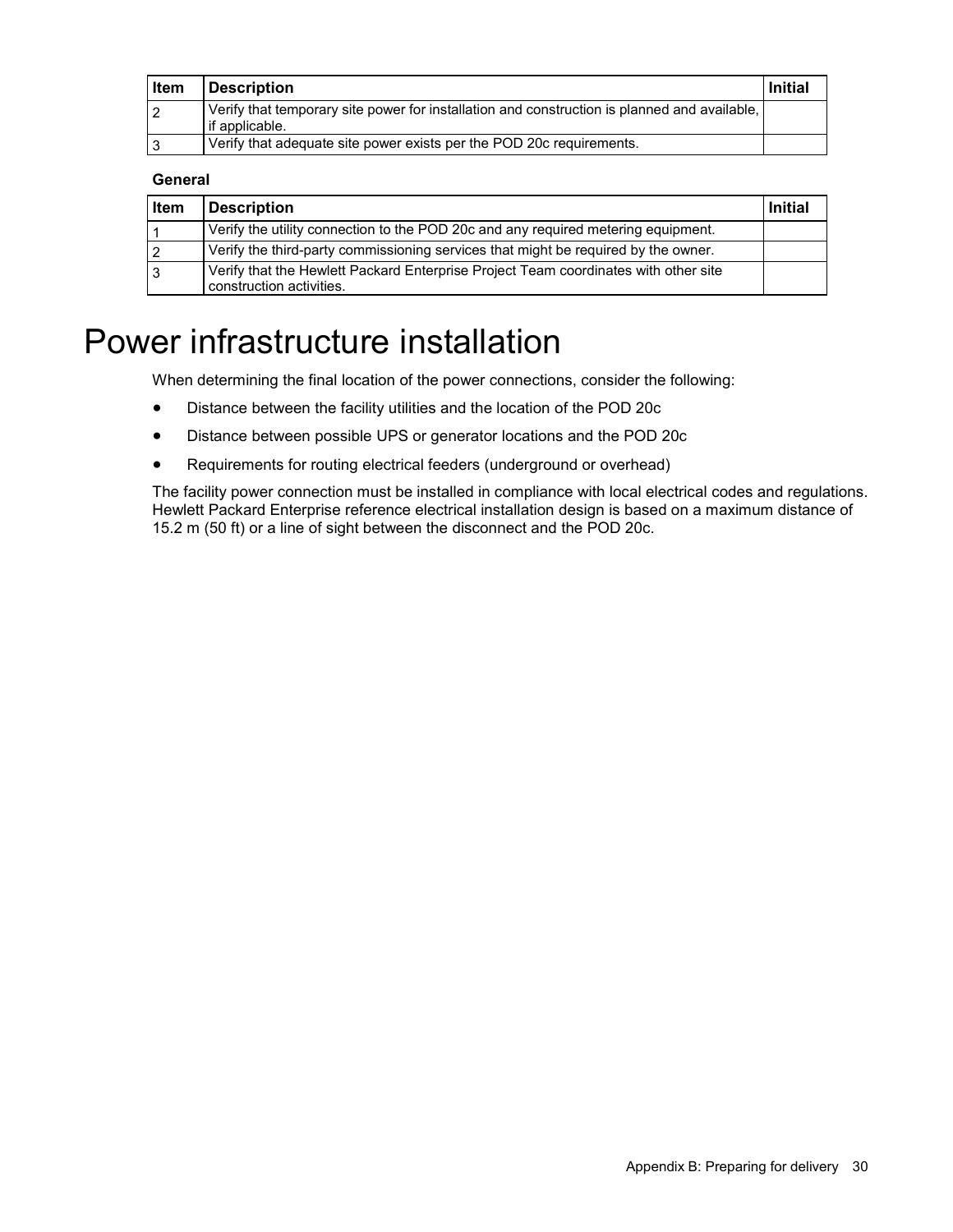# <span id="page-30-0"></span>Appendix C: Regulatory compliance notices

## <span id="page-30-1"></span>HPE POD 20c regulatory compliance

The POD 20c complies with the following regulatory standards.

| <b>Standard</b>        | <b>Certification level</b>                                | <b>Standard title</b>                                                                                                                                                                                                                                |
|------------------------|-----------------------------------------------------------|------------------------------------------------------------------------------------------------------------------------------------------------------------------------------------------------------------------------------------------------------|
| <b>IEC/EN</b><br>60950 | "Intertek Tested and<br>Certified"                        | IEC/EN 60950-Standard for Safety Information Technology<br>Equipment, Part 1: General Requirements, Issue: 2006<br>IEC/EN 60950-Standard for Safety Information Technology<br>Equipment, Part 22: Equipment to be Installed Outdoors, Issue:<br>2006 |
| <b>IBC 2009</b>        | Designed to Comply<br>With the applicable<br>requirements | 2009 International Building Code, © 2010 International Code Council,<br>Inc.                                                                                                                                                                         |

## Safety and IEC compliance

The POD 20c is examined, tested, and found to be in compliance with IEC/EN 60950 Part 1 and Part 22 as an Information Technology Product. For more information, see "POD 20c regulatory compliance (["HPE](#page-30-1)  [POD 20c regulatory compliance"](#page-30-1) on page [31\)](#page-30-1)."

The POD 20c is not suitable for long-term human occupancy. The POD 20c is Certified as a Product that provides service access areas for periodic maintenance and service. These areas must be used only by owner-authorized and qualified personnel who are trained in the maintenance and service of the POD 20c components.

 $\mathbb{Z}$ **IMPORTANT:** Before installing the POD 20c, consult your local Authorities for applicable regulations and to review site-specific location guidelines. If needed, obtain any necessary permits.

Additional considerations for safety and Electrical compliance are as follows:

- The POD 20c is Certified as an Information Technology Product to IEC/EN 60950 Part 1 and Part 22.
- The POD 20c is evaluated as a "non-inhabitable product" that provides "service access" areas for customer-authorized, qualified, and trained service personnel.
- The electrical connections of the POD 20c are evaluated as feeder connections for connection to an existing facility, and are not suitable as "service entrance" for connection to the utility.
- The POD 20c is designed for stationary installation outdoors in a Pollution Degree 3 environment, in restricted access locations, with field wiring terminals provided for permanent supply connections.
- The POD 20c meets the following ratings.

| Feature             | <b>Specification</b>                |
|---------------------|-------------------------------------|
| Category            | Rated Overvoltage Category III      |
| Protection          | Surge protection device             |
| <b>Class</b>        | <b>Class 1 Stationary Equipment</b> |
| Ambient temperature | 2°C to 54°C (35.6°F to 129.2°F)     |
| Relative humidity   | 0% to 100% humidity                 |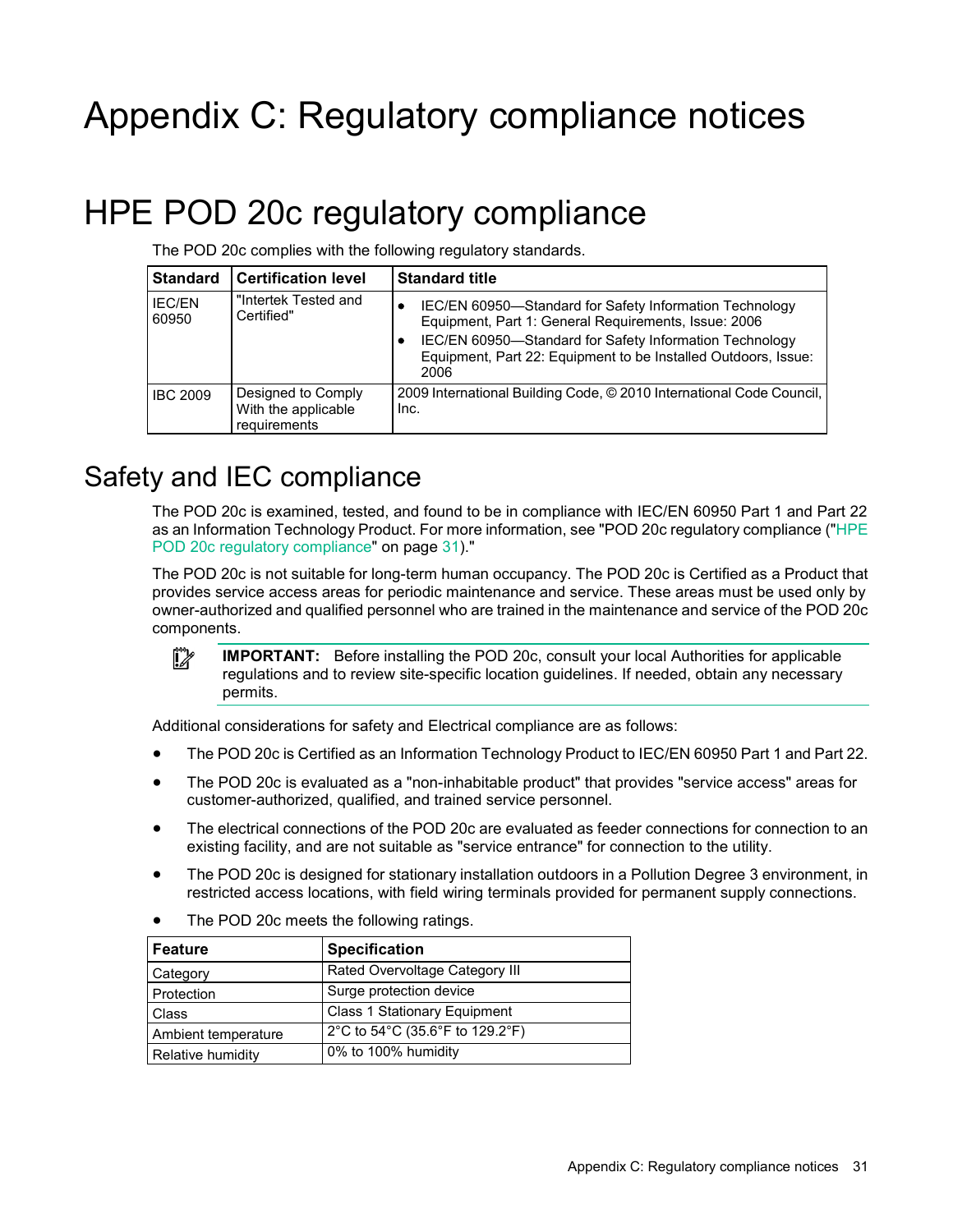• As part of the overall certification, relevant sections of the International Building Code have been applied as part of the design and evaluation. The current design supports wind loads up to 144.84 kph (90 mph).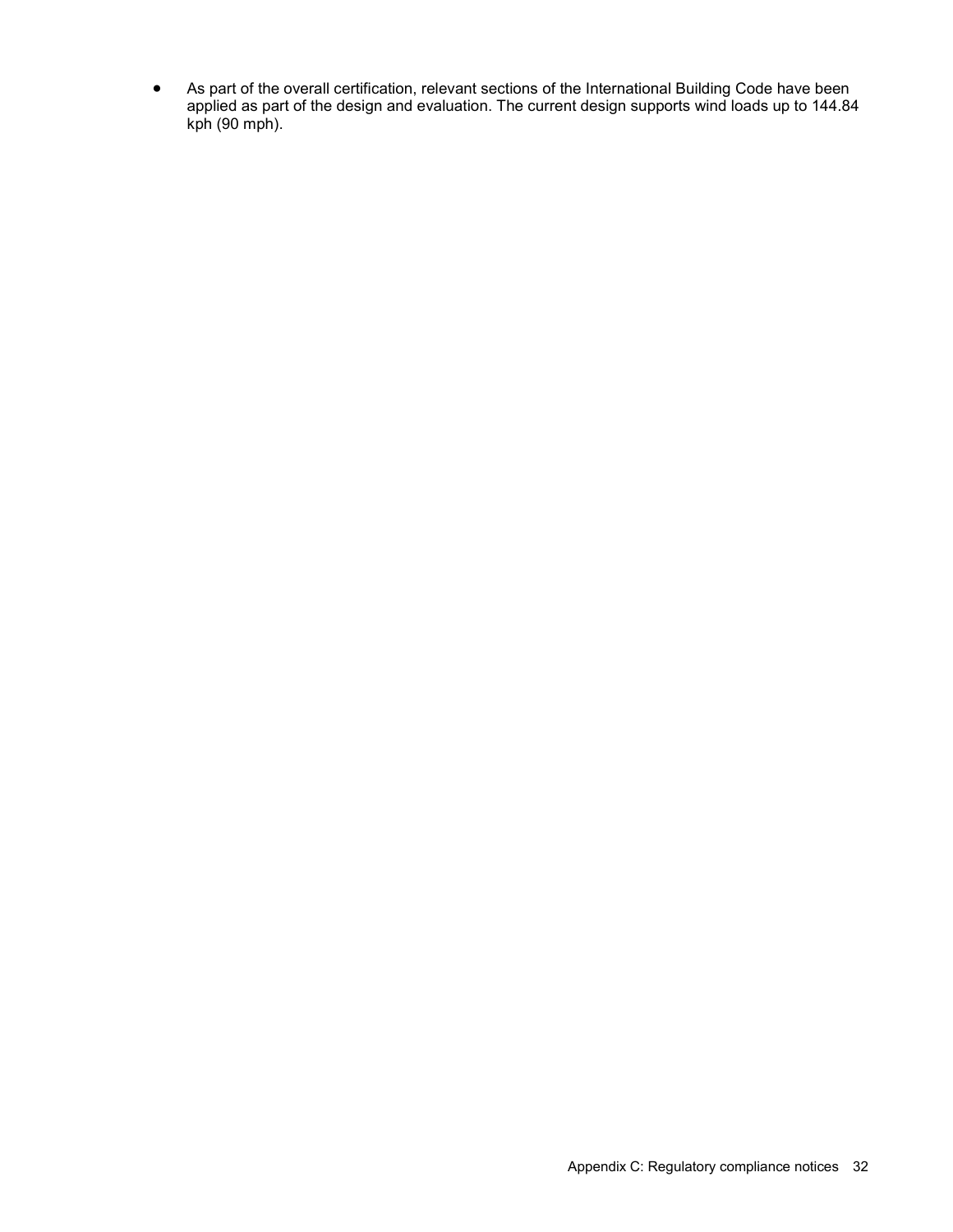# <span id="page-32-0"></span>Warranty and regulatory information

## Warranty information

HPE ProLiant and x86 Servers and Options [\(http://www.hpe.com/support/ProLiantServers-Warranties\)](http://www.hpe.com/support/ProLiantServers-Warranties) HPE Enterprise Servers [\(http://www.hpe.com/support/EnterpriseServers-Warranties\)](http://www.hpe.com/support/EnterpriseServers-Warranties) HPE Storage Products [\(http://www.hpe.com/support/Storage-Warranties\)](http://www.hpe.com/support/Storage-Warranties) HPE Networking Products [\(http://www.hpe.com/support/Networking-Warranties\)](http://www.hpe.com/support/Networking-Warranties)

## Regulatory information

### Safety and regulatory compliance

For important safety, environmental, and regulatory information, see *Safety and Compliance Information for Server, Storage, Power, Networking, and Rack Products*, available at the Hewlett Packard Enterprise website [\(http://www.hpe.com/support/Safety-Compliance-EnterpriseProducts\)](http://www.hpe.com/support/Safety-Compliance-EnterpriseProducts).

### Belarus Kazakhstan Russia marking

Manufacturer and Local Representative Information

### **Manufacturer information:**

Hewlett Packard Enterprise Company, 3000 Hanover Street, Palo Alto, CA 94304 U.S.

**Local representative information Russian:**

• **Russia:**

ООО «Хьюлетт Паккард Энтерпрайз», Российская Федерация, 125171, г. Москва, Ленинградское шоссе, 16А, стр.3, Телефон/факс: +7 495 797 35 00

• **Belarus:**

ИООО «Хьюлетт-Паккард Бел», Республика Беларусь, 220030, г. Минск, ул. Интернациональная, 36-1, Телефон/факс: +375 17 392 28 20

• **Kazakhstan:**

ТОО «Хьюлетт-Паккард (К)», Республика Казахстан, 050040, г. Алматы, Бостандыкский район, проспект Аль-Фараби, 77/7, Телефон/факс: +77273553552

**Local representative information Kazakh:**

• **Russia:**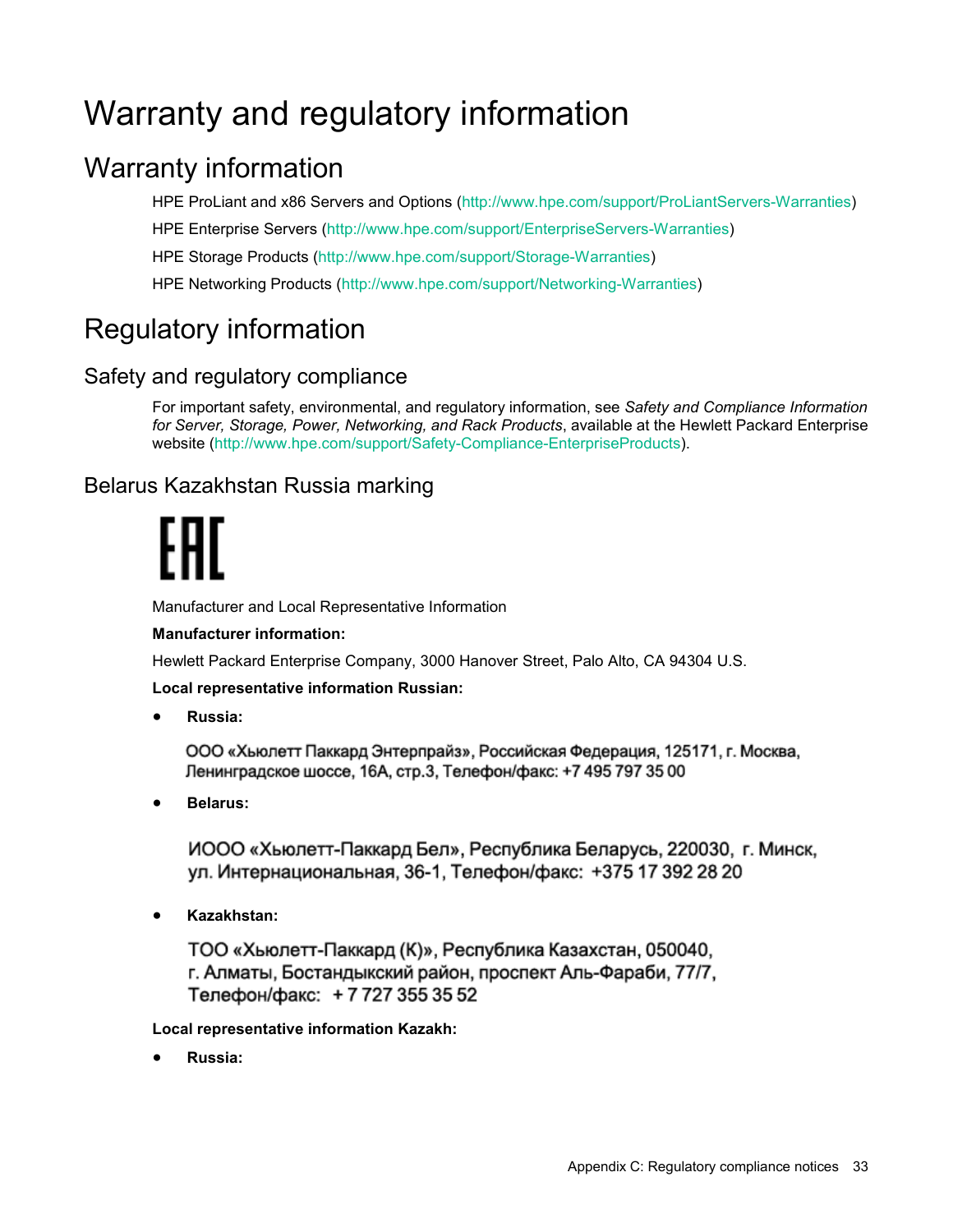ЖШС "Хьюлетт Паккард Энтерпрайз", Ресей Федерациясы, 125171, Мәскеу, Ленинград тас жолы, 16А блок 3, Телефон/факс: +7 495 797 35 00

• **Belarus:**

«НЕWLETT-PACKARD Bel» ЖШС, Беларусь Республикасы, 220030, Минск к., Интернациональная көшесі, 36/1, Телефон/факс: +375 17 392 28 20

• **Kazakhstan:**

ЖШС «Хьюлетт-Паккард (К)», Қазақстан Республикасы, 050040, Алматы к., Бостандык ауданы, Әл-Фараби даңғылы, 77/7, Телефон/факс: +7 727 355 35 52

#### **Manufacturing date:**

The manufacturing date is defined by the serial number.

CCSYWWZZZZ (serial number format for this product)

Valid date formats include:

- YWW, where Y indicates the year counting from within each new decade, with 2000 as the starting point; for example, 238: 2 for 2002 and 38 for the week of September 9. In addition, 2010 is indicated by 0, 2011 by 1, 2012 by 2, 2013 by 3, and so forth.
- YYWW, where YY indicates the year, using a base year of 2000; for example, 0238: 02 for 2002 and 38 for the week of September 9.

### Turkey RoHS material content declaration

Türkiye Cumhuriyeti: EEE Yönetmeliğine Uygundur

### Ukraine RoHS material content declaration

Обладнання відповідає вимогам Технічного регламенту щодо обмеження використання деяких небезпечних речовин в електричному та електронному обладнанні, затвердженого постановою Кабінету Міністрів України від 3 грудня 2008 № 1057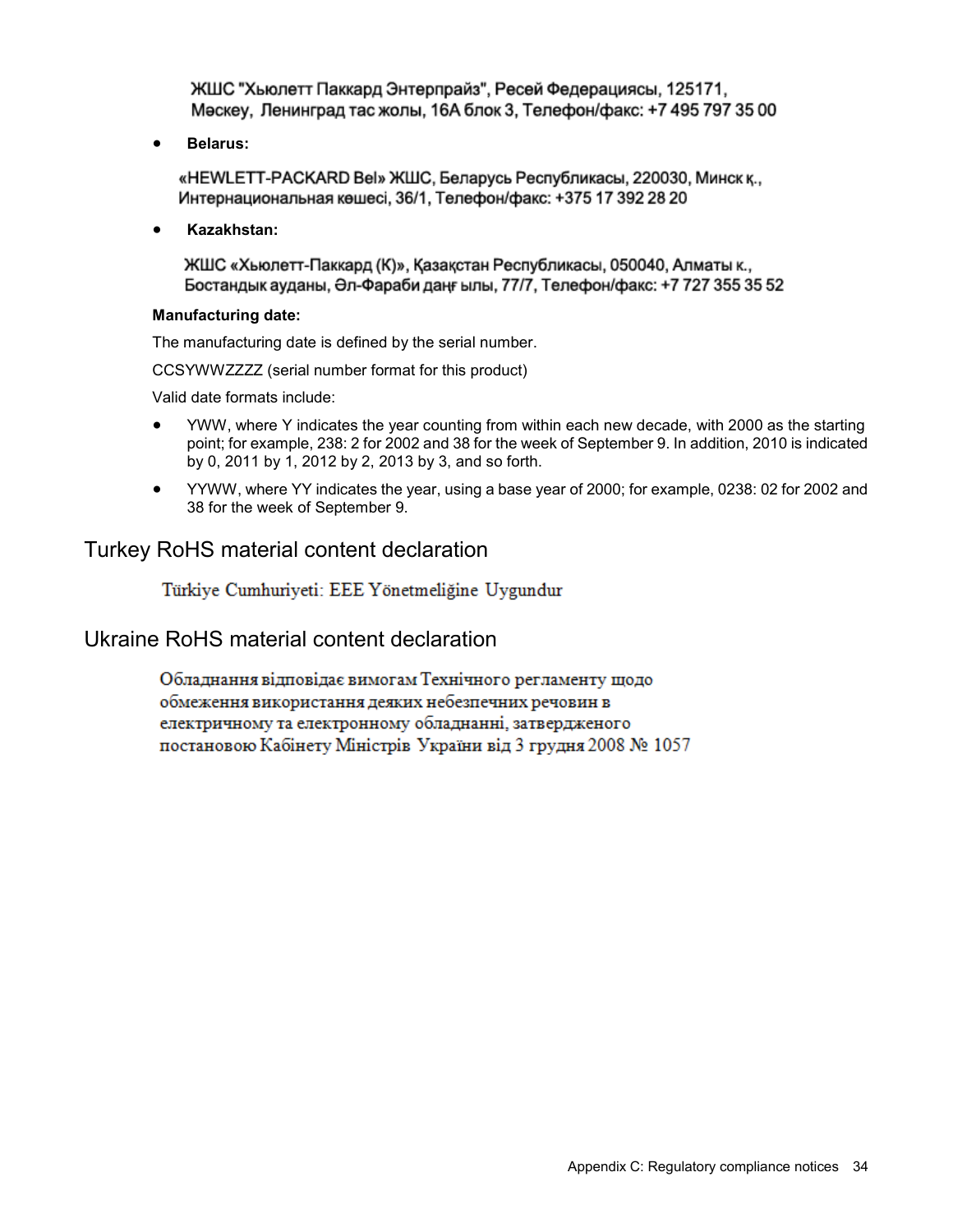## <span id="page-34-0"></span>**Glossary**

### APJ

Asia Pacific Japan

### BMS

building management system

door

A hinged portion of an enclosure that covers an opening.

### ECS

environmental control system

### EMEA

Europe, Middle East, and Africa

### EPO

emergency power off

### equipment

A general term, including fittings, devices, appliances, luminaries, apparatus, machinery, and the like used as a part of, or in connection with, a modular data center (Source: NEC).

### IEC

International Electrotechnical Commission

### ISO

International Organization for Standardization

### labeled

Equipment or materials to which has been attached a label, symbol, or other identifying mark of an organization that is acceptable to the authority having jurisdiction and concerned with product evaluation, that maintains periodic inspection of production of labeled equipment or materials, and by whose labeling the manufacturer indicates compliance with appropriate standards or performance in a specified manner.

### listed

Equipment, materials, or services included in a list published by an organization that is acceptable to the authority having jurisdiction and concerned with evaluation of products or services, that maintains periodic inspection of production of listed equipment or materials or periodic evaluation of services, and whose listing states that either the equipment, material, or service meets appropriate designated standards or has been tested and found suitable for a specified purpose.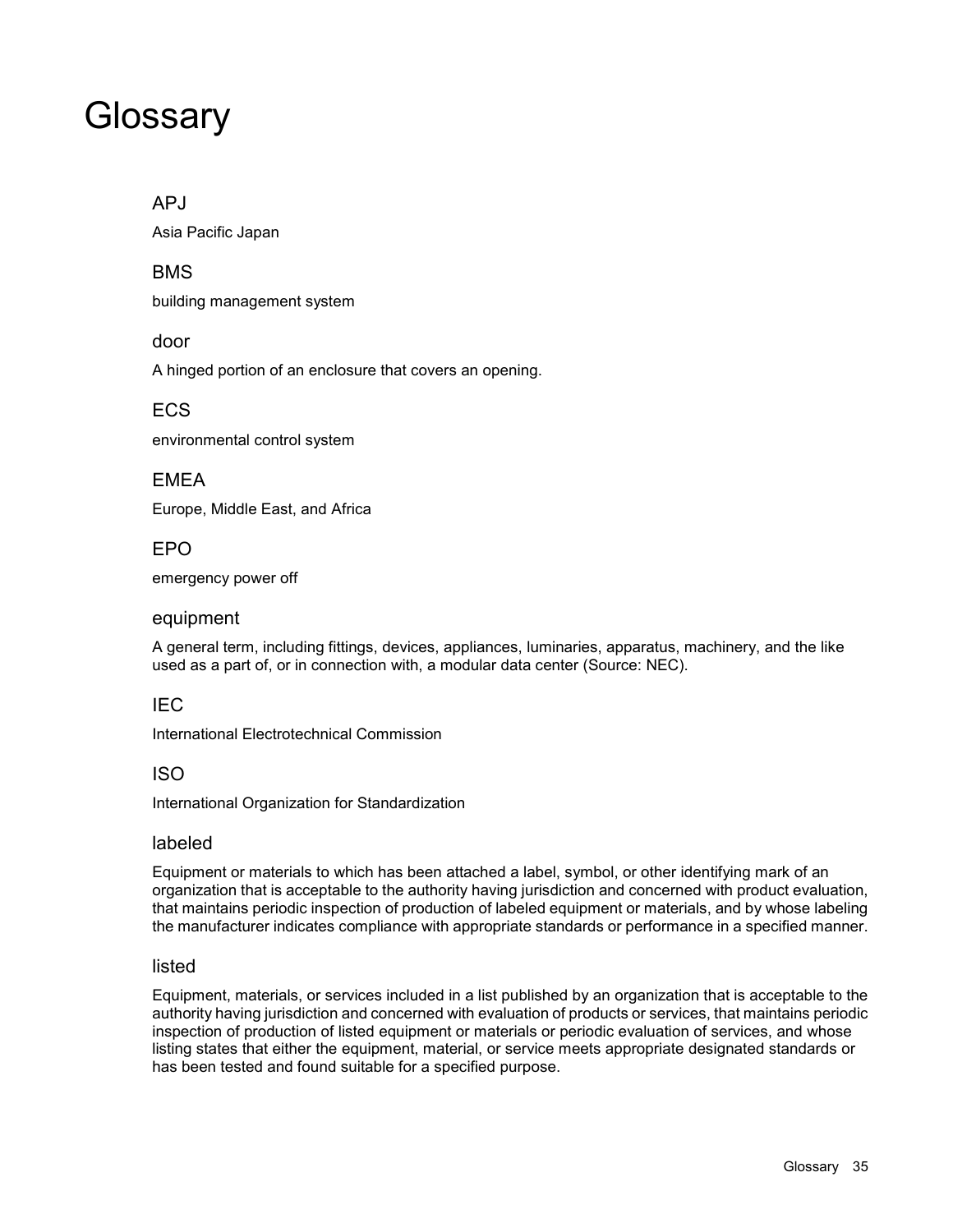Informational Note: The means for identifying listed equipment may vary for each organization concerned with product evaluation, some of which do not recognize equipment as listed unless it is also labeled. Use of the system employed by the listing organization allows the authority having jurisdiction to identify a listed product.

#### overcurrent protection

A device designed to open a circuit when the current through it exceeds a predetermined value. The ampere rating of the device is selected for a circuit to terminate a condition where the current exceeds the rating of conductors and equipment due to overloads, short circuits and faults to ground.

#### structure

Enclosure of sufficient size to enable entry of personnel.

UL

Underwriters Laboratory

UPS

uninterruptible power system

### VESDA

very early warning smoke detection apparatus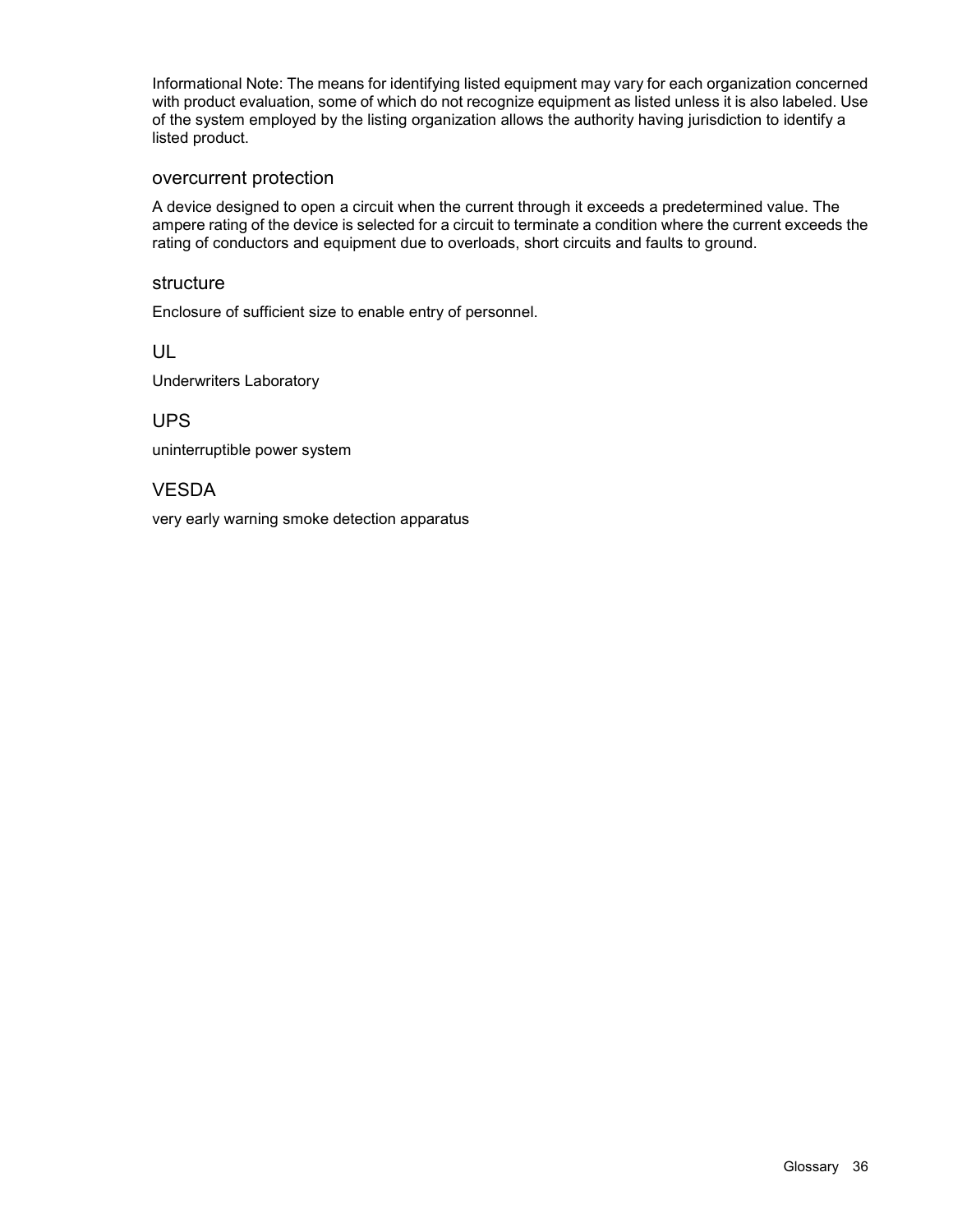# <span id="page-36-0"></span>Documentation feedback

Hewlett Packard Enterprise is committed to providing documentation that meets your needs. To help us improve the documentation, send any errors, suggestions, or comments to Documentation Feedback [\(mailto:docsfeedback@hpe.com\)](mailto:docsfeedback@hpe.com). When submitting your feedback, include the document title, part number, edition, and publication date located on the front cover of the document. For online help content, include the product name, product version, help edition, and publication date located on the legal notices page.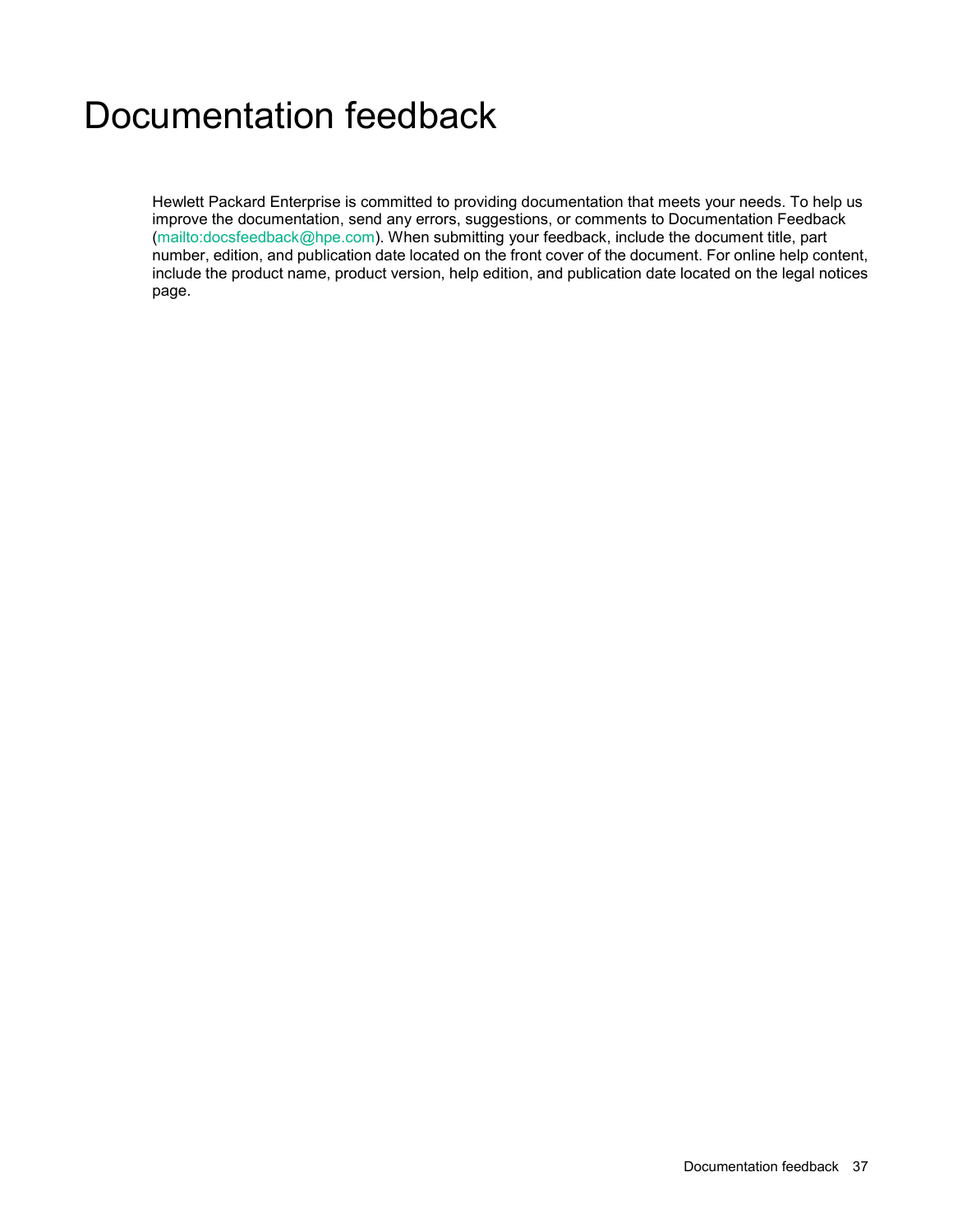# <span id="page-37-0"></span>Index

### **A**

about this guide [5](#page-4-0) assembly [28](#page-27-0) assembly area [22](#page-21-0)

### **C**

capacity limitations [7](#page-6-0) clearance area [8](#page-7-0) cold weather considerations [20](#page-19-0) communication connections [19](#page-18-0) connection portals [16](#page-15-0) connections, additional [16](#page-15-0) connections, facility [16](#page-15-0)

### **D**

delivery considerations [28](#page-27-0) dimensions [8](#page-7-0) drainage [12](#page-11-0)

### **E**

electrical power capacity [7](#page-6-0) electrical system [14](#page-13-0) environmental considerations [20](#page-19-0) environmental control system (ECS) [16](#page-15-0) environmental risks [20](#page-19-0) equipment, installation [22](#page-21-0)

### **F**

facility connections [16](#page-15-0) fire and safety [18](#page-17-0) fire suppression [6](#page-5-0) future expansions [10](#page-9-0)

### **G**

grounding requirements [11](#page-10-0)

### **H**

humidifier [12,](#page-11-0) [17](#page-16-0)

### **I**

installation [22](#page-21-0) installation equipment [22](#page-21-0)

### **L**

lifting layout and requirements [22](#page-21-0)

### **M**

materials, piping [14](#page-13-0) mechanical cooling capacity [7](#page-6-0) modifications, FCC notice [33](#page-32-0)

### **O**

other objects [24](#page-23-1) overview [5](#page-4-0)

### **P**

permit requirements [21](#page-20-0) piping materials [14](#page-13-0) power infrastructure installation [14](#page-13-0) pre-delivery [28](#page-27-0) preparing for assembly [28](#page-27-0)

### **R**

regulatory compliance notices [33](#page-32-0) regulatory compliance, POD 20c [5,](#page-4-0) [31](#page-30-0)

### **S**

safety information [5](#page-4-0), [6,](#page-5-0) [33](#page-32-0) security [6](#page-5-0) site assessment [6](#page-5-0), [21](#page-20-0) site assessment checklist [25](#page-24-0) site pad [8](#page-7-0) site preparation [6](#page-5-0) site preparation checklist [28](#page-27-0) site requirements [8](#page-7-0), [21](#page-20-0) supported facility connections [16](#page-15-0) system capacity [7](#page-6-0)

### **U**

utilities [12](#page-11-0)

### **V**

vestibule specifications [24](#page-23-1)

### **W**

warranty information [33](#page-32-0)